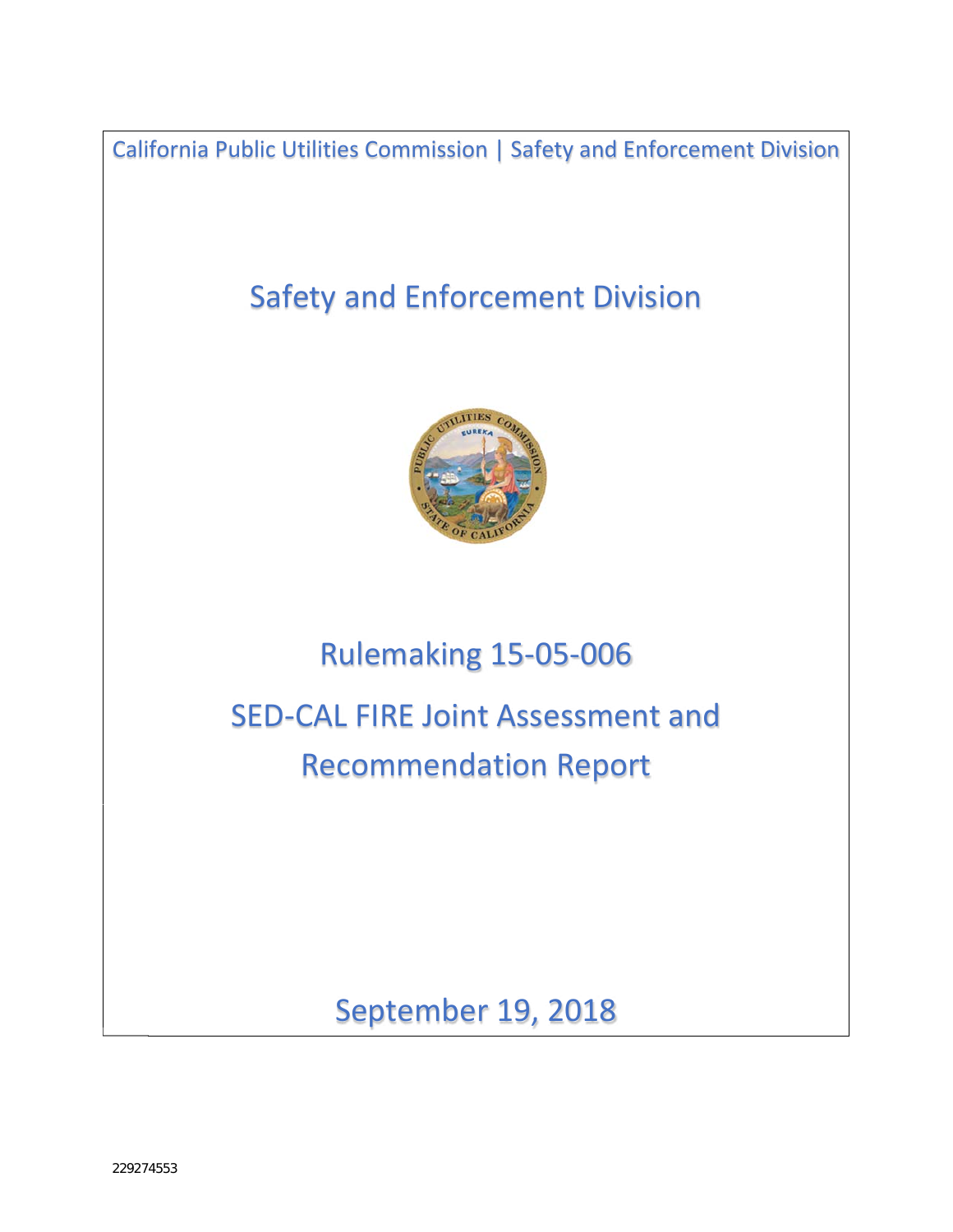# TABLE OF CONTENTS

| I.  |           |    |                                                                             |  |
|-----|-----------|----|-----------------------------------------------------------------------------|--|
| Ш.  |           |    |                                                                             |  |
| Ш.  |           |    |                                                                             |  |
| IV. |           |    |                                                                             |  |
|     | Α.        |    |                                                                             |  |
|     |           | 1. |                                                                             |  |
|     |           | 2. | Feasibility for a New Statewide Wind Map for CPUC Use  8                    |  |
|     | <b>B.</b> |    |                                                                             |  |
|     |           | 1. | Interrelation of Loading, Strength, and Safety Factor Requirements 9        |  |
|     |           | 2. | Issues with Modifying GO 95 Wind Load Requirements Relative to Fire-        |  |
|     |           | 3. | Existing Requirement for Knowledge of Local Conditions  17                  |  |
|     |           | 4. | Assessing Existing Utility-initiated Wind Studies and Associated Efforts 19 |  |
|     |           |    |                                                                             |  |
|     |           |    |                                                                             |  |
|     |           |    |                                                                             |  |
|     |           | 5. |                                                                             |  |
|     |           | 6. |                                                                             |  |
|     |           |    |                                                                             |  |
|     |           |    |                                                                             |  |
|     | C.        |    |                                                                             |  |
|     |           | 1. | Do Not Commence a Proceeding to Develop a Fire-Wind Map and                 |  |
|     |           | 2. | Broad Deployment of Weather Stations & Use of Data  31                      |  |
|     |           | 3. | The Commission Should Clarify the Intent and Extent of Utility Obligations  |  |
| V.  |           |    | GO 95, Rule 18-A Level 2 Fire-Safety Risk Correction Timeframe  33          |  |
|     | Α.        |    |                                                                             |  |
|     | В.        |    |                                                                             |  |
|     | C.        |    |                                                                             |  |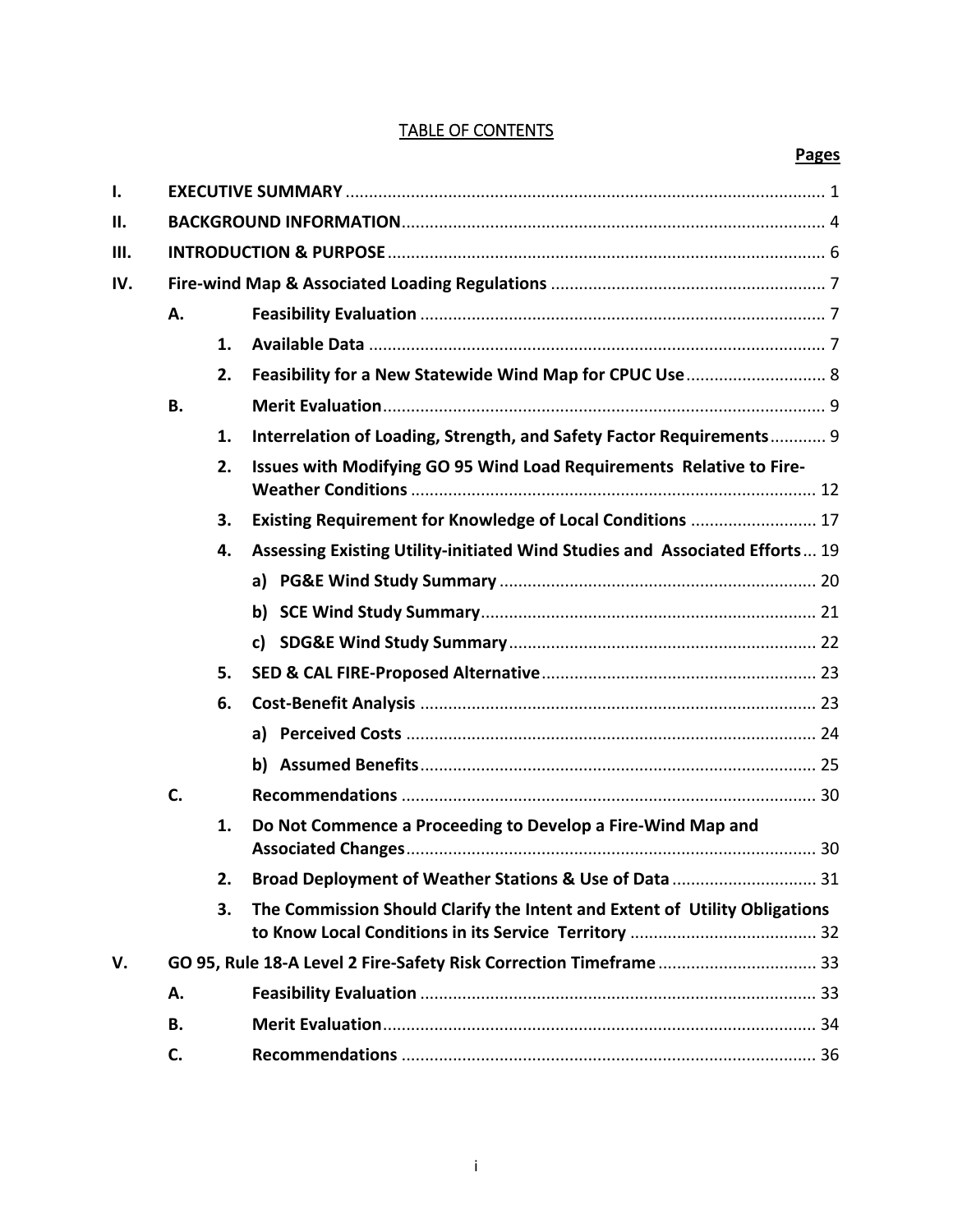# I. EXECUTIVE SUMMARY

In this report, the California Public Utilities Commission's (hereafter, Commission or CPUC) Safety and Enforcement Division (SED), in consultation with the California Department of Forestry and Fire Protection (CAL FIRE), provide their joint‐recommendations regarding the feasibility and merits of: (1) developing a fire‐wind map for the purpose of scoping potential fire-wind-load standards and associated regulations, and (2) the adoption of a six-month timeframe for correcting Priority Level 2 fire‐safety risks in Tier 2 of the High Fire‐Threat District (HFTD) (collectively, Matters for Consideration). This report was ordered by the Commission in Ordering Paragraphs (OPs) 10 and 11 of Decision (D.)17‐12‐024.

During the early stages of deliberation, SED and CAL FIRE concluded that to conduct a valid assessment of merit and allow for reasonable recommendations, consideration and comparison to at least one alternative solution meeting the spirit and intent of the Matters for Consideration, was necessary. Accordingly, as a Proposed Alternative**<sup>1</sup>** , SED and CAL FIRE consider that instead of spending the time and resources to develop a statewide fire-wind map and adopt associated regulatory changes as contemplated in the Matters for Consideration, if that effort would be better spent on: (1) deployment of weather stations throughout the HFTD to collect high-quality weather data and (2) evaluating potential development of associated situational awareness tools and predictive capabilities. Based on review of existing information, SED and CAL FIRE do not recommend developing a fire‐wind map or associated enhanced fire‐ wind-load standards at this time. Instead, SED and CAL FIRE recommend that the Commission proceed in a manner consistent with the Proposed Alternative and as suggested in Section IV.C of this report.

A primary driver of this recommendation is the expansive range of uses of and exponential public benefit provided by high‐quality weather data, collected and stored in a consistent manner, on a statewide scale, and in areas previously examined and determined to

 **<sup>1</sup>** See section IV.B.5 of this report.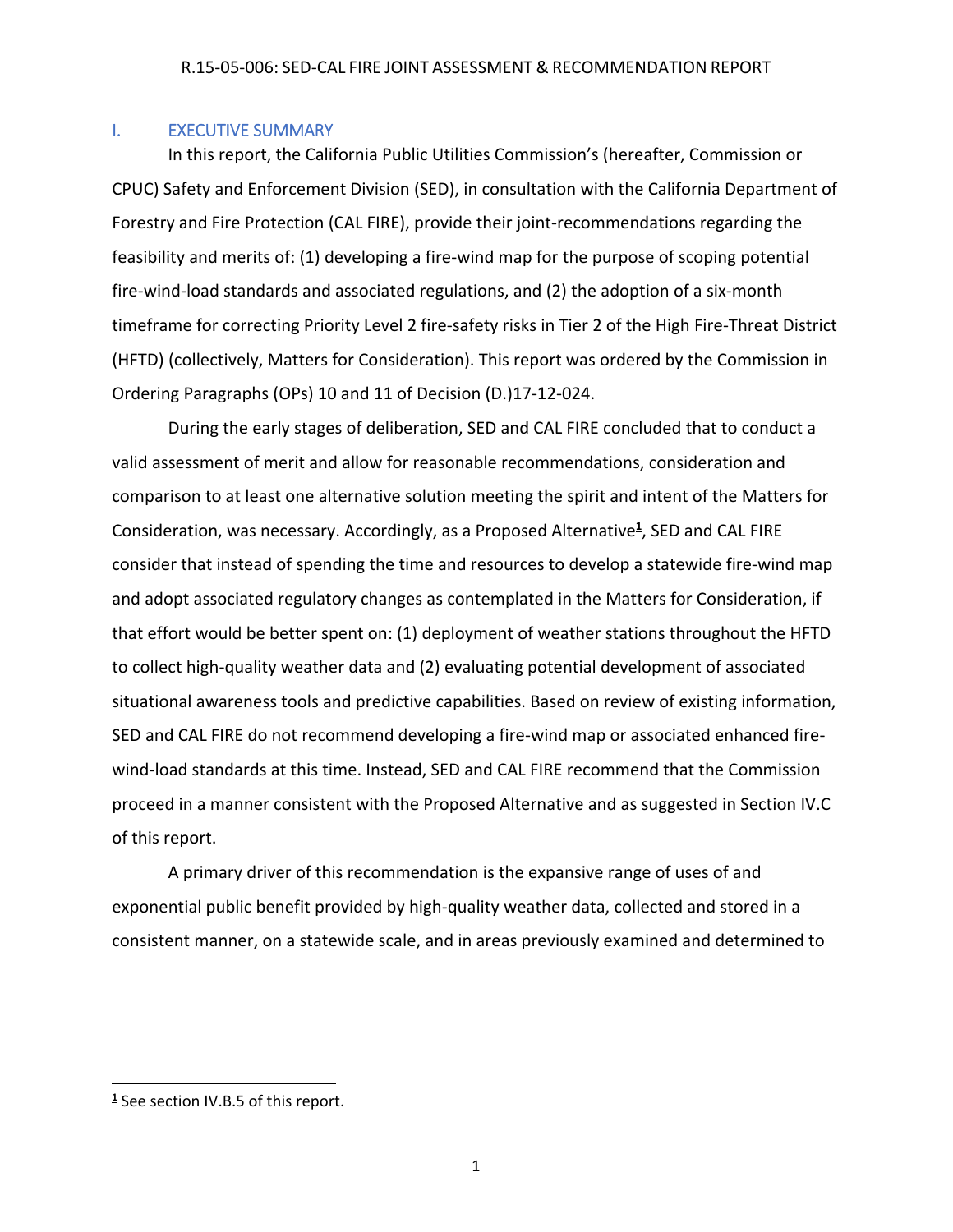present an "Elevated" or "Extreme" fire‐threat.**<sup>2</sup>** SED and CAL FIRE believe that the Proposed Alternative would have broader tangible benefits than the creation of another static wind map, albeit filtered for fire‐weather conditions, as postulated in the Matters for Consideration. Wind data is indeed critical for wildfire mitigation and response. However, the main current limitation is the absence of consistent granular data of actual wind conditions at localized level. Without making significant strides in the area of data collection, any efforts to model or map wind conditions in California are going to be limited in value.

SED and CAL FIRE have evaluated the benefits achieved by San Diego Gas & Electric (SDG&E) through the use and implementation of information learned from its network of weather stations and concluded that it provides substantial benefit to wildfire risk mitigation, system planning and hardening, operational awareness and emergency response. The high- quality weather data collected from the proposed weather stations can also be used to more efficiently, accurately, and precisely assess the adequacy of current GO 95 wind loading requirements.

To the extent that the Commission believes existing GO 95 wind loading requirements should be revised to enhance public safety, SED and CAL FIRE recommend that the Commission formally adopt and recognize enhanced wind load standards developed from investor owned utility (IOU)‐led wind studies as "known local conditions"**<sup>3</sup>** in accordance with the mandates for that provision in GO 95, Rule 31.1. However, we caution the Commission to consider the ramifications of such changes and the ancillary effects on existing regulations, as discussed in Section IV.B.1 of this report. Furthermore, based on a review of existing data and information,

**<sup>2</sup>** SED and CAL FIRE's Proposed Alternative recommends deployment of weather stations throughout the HFTD. Beyond Tier 2 ("Elevated" fire‐threat) and Tier 3 ("Extreme" fire‐threat) areas, the HFTD includes "Zone 1" areas, which are areas with known tree mortality issues and are in direct proximity to communities, roads, and utility lines, and represent a direct threat to public safety, as defined by the United States Forest Service (USFS) and CAL FIRE's joint‐map of Tree Mortality High Hazard Zones (HHZs).

**<sup>3</sup>** GO 95, Rule 31.1, *Design, Construction, and Maintenance*, states in part, "Electrical supply and communication systems shall be designed, constructed, and maintained for their intended use, *regard* being given to the conditions under which they are to be operated, to enable the furnishing of safe, *proper, and adequate service*. For all particulars not specified in these rules, design, construction, and maintenance should be done in accordance with accepted good practice *for the given local conditions known at the time by those responsible for the design, construction, or maintenance of communication or supply lines and equipment*…" (emphasis added).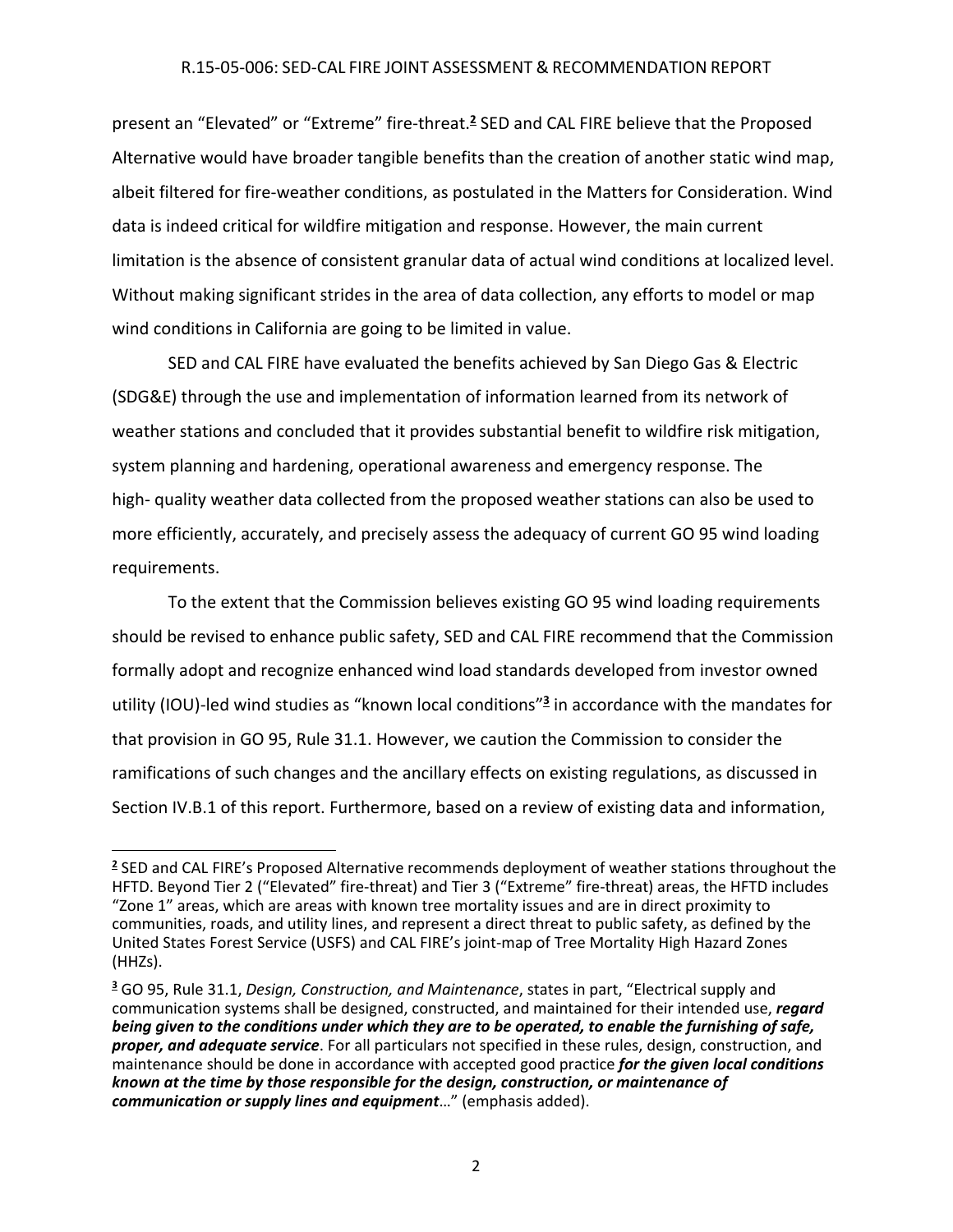SED and CAL FIRE have concluded that most utility‐caused fire ignitions are due to (1) contact with vegetation and (2) failure of conductors. SED and CAL FIRE do not find a compelling case for making the types of wind loading and associated regulatory changes proposed in the Matters for Consideration, as those changes likely won't provide substantive mitigation of vegetation-contact-caused utility fire ignition risk. We also believe that there is not enough evidence indicating changes to wind loading standards would offer a superior control mechanism to conductor‐failure‐caused ignitions than other control mechanisms, such as, installation of covered conductors or employment of sensitive relay settings.

Additionally, in light of the great potential public benefit of and the current expenditures already underway for deployment of weather stations throughout the HFTD and other high‐risk fire areas, SED and CAL FIRE recommend that, to the extent reasonable, the Commission encourage and support utility efforts to install weather stations and gather high-quality weather data. Furthermore, we also recommend the Commission, to the extent reasonable, encourage studies for potential uses of such high‐quality weather data to develop and implement operational and predictive tools that enhance utility situational awareness and allow for improved detection and response, thus increasing system resiliency and further growing mitigating wildfire risk.**<sup>4</sup>**

Concerning the matter of adopting an abbreviated timeframe for correcting Priority Level 2 "fire‐safety risks" in Tier 2 of the HFTD, SED and CAL FIRE contend that there is insufficient information available at the issuance of this report to conduct a proper assessment of the merits of such a change for the purpose of making a recommendation on how to proceed. SED and CAL FIRE do not believe there is sufficient understanding of, or agreement on, which "safety hazards<sup>5</sup>" or potential GO 95 violations could be characterized as posing a firesafety risk that would be needed to gauge the potential scope of implementing such a change. This information would also be necessary to evaluate whether making such a change would

**<sup>4</sup>** SED has not reviewed or examined any utility expenditures or requests for cost recovery consistent with the recommendations in this report, and as such, SED takes no position regarding the reasonableness of any utility proposals or the associated costs.

**<sup>5</sup>** GO 95, Rule 18 defines the term "safety hazard" as "a condition that poses a significant threat to human life or property."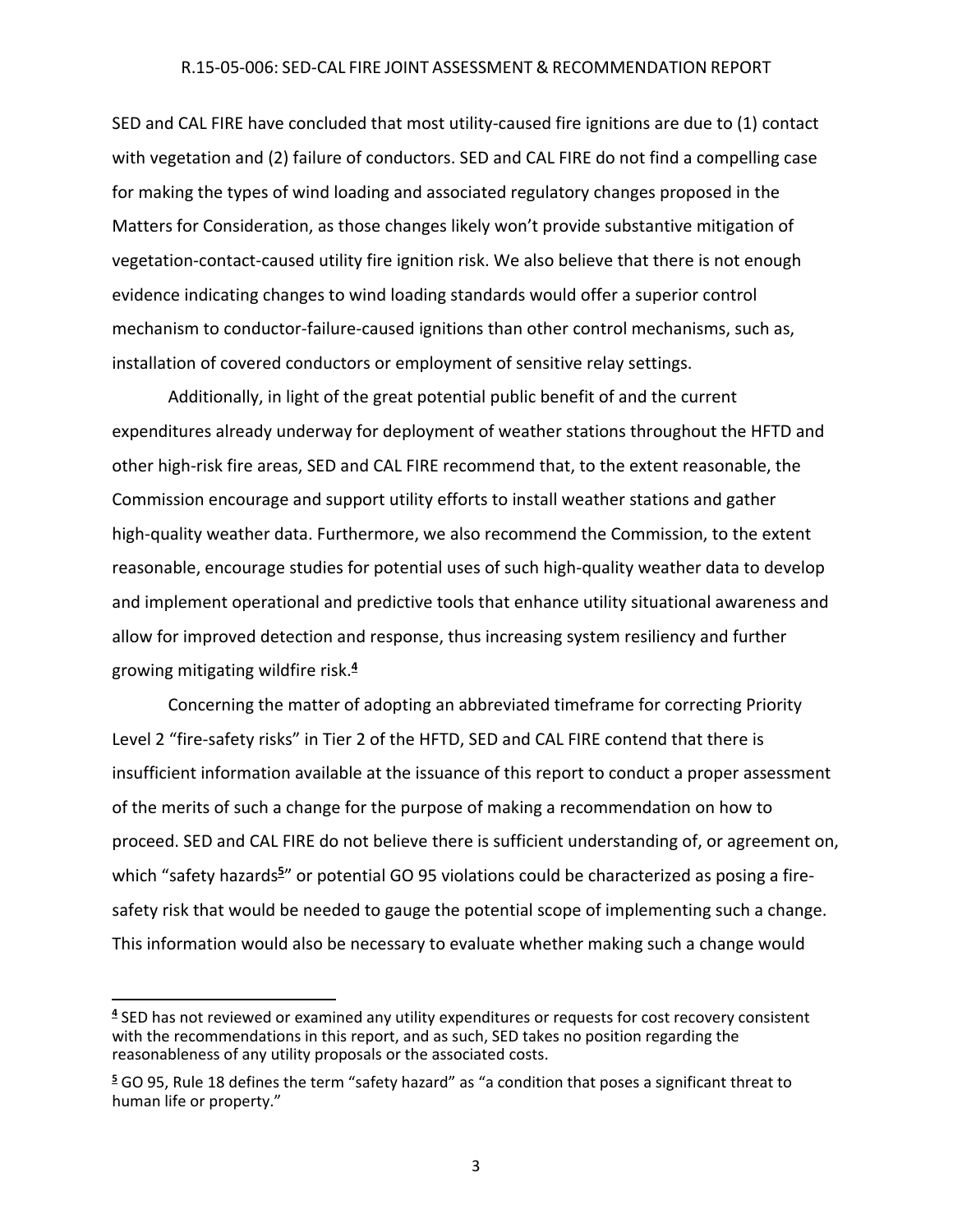provide any tangible fire mitigation benefit that could outweigh potential costs. Accordingly, SED and CAL FIRE cannot provide a recommendation whether reducing the correction timeframe for Priority Level 2 fire-safety risks in Tier 2 of the HFTD from 12 to six (6) months is just or reasonable. As a matter of note, SED and CAL FIRE remind the Commission that the timeframe for corrective action contemplated in this report are *maximum* correction timeframes and do not preclude a utility's obligations to maintain its system in such a manner to furnish the delivery of safe, proper, and adequate service in compliance with California Public Utilities Code (Pub. Util. Code) Section (§) 451 and GO 95, Rule 31.1.

#### II. BACKGROUND INFORMATION

Rulemaking (R.) 15‐05‐006 is the successor to R.08‐11‐005. In R.08‐11‐005 the Commission adopted dozens of new fire‐safety regulations in response to devastating Southern California wildfires in 2007 that were reportedly ignited by powerlines. These included the Grass Valley Fire (1,247 acres), the Malibu Canyon Fire (4,521 acres), the Rice Fire (9,472 acres), the Sedgewick Fire (710 acres), and the Witch Fire (197,990 acres). The total area burned by these powerline fires exceeded 334 square miles.

Several of the fire‐safety regulations adopted in R.08‐11‐005 apply only to areas, referred to as "high fire-threat areas" at the time, where there is an elevated likelihood of powerline fires igniting and spreading rapidly. The Commission adopted several interim maps in R.08‐11‐005 to designate the "high fire‐threat areas" where the adopted fire‐safety regulations applied. Each of the interim maps covered a different part of the State and used its own methodology to identify "high fire-threat areas."

In May 2015, the CPUC closed R.08‐11‐005 and initiated its successor rulemaking, R.15‐05‐006, to complete the outstanding tasks from R.08‐11‐005. Among other things, the scope of R.15-05-006 included: (1) development and adoption of a statewide fire-threat map that delineates the boundaries of a new HFTD, where the fire‐safety regulations adopted in R.08‐11‐005 will apply and (2) determining the need for additional fire‐safety regulations in the HFTD. The HFTD developed in R.15-05-006 was intended to replace the "high fire-threat areas" designated by the interim maps, where the previously‐adopted regulations applied, with a single statewide map (developed using a consistent methodology) and associated regulatory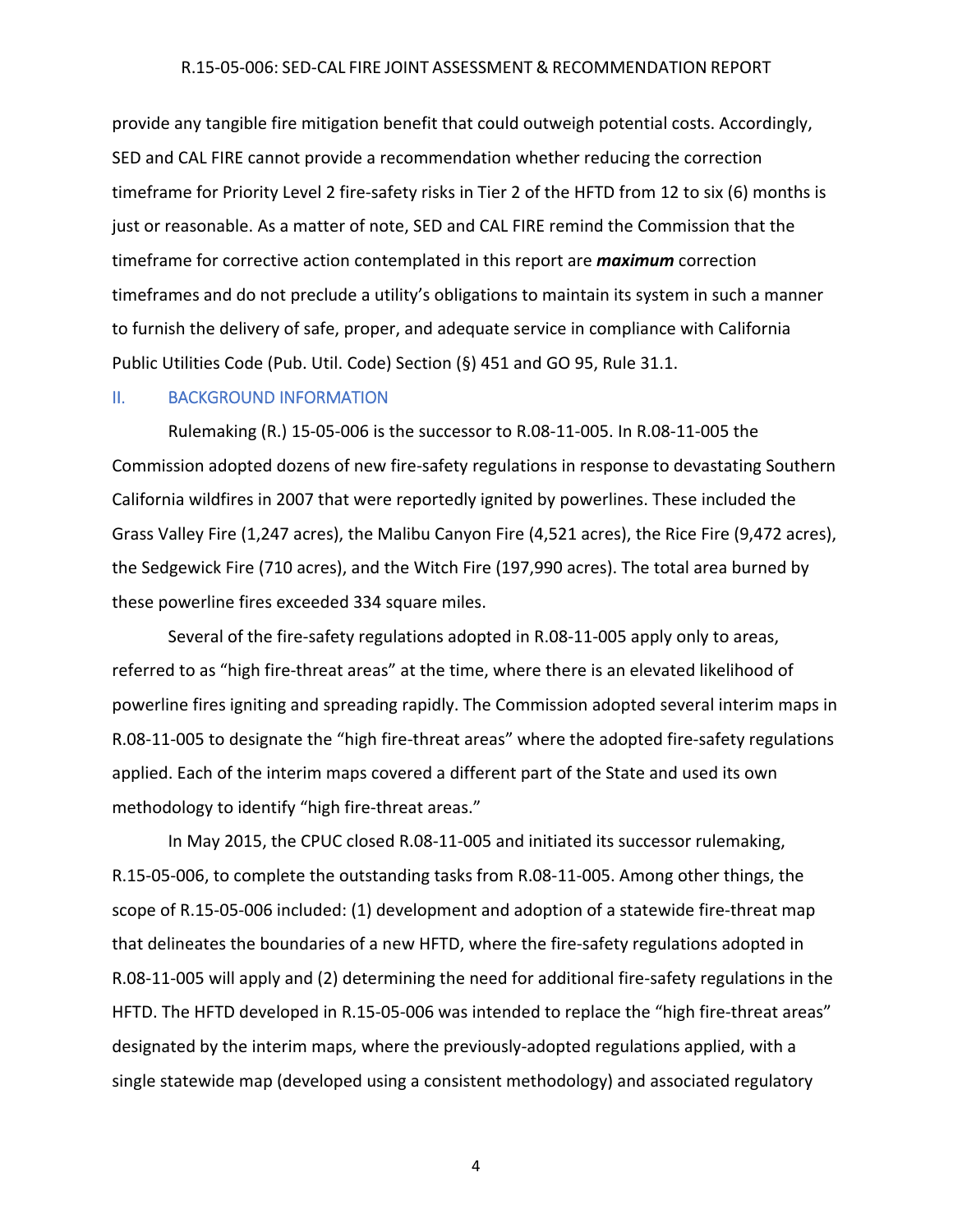changes. The scope of R.15‐05‐006 was divided into two (2) parallel tracks. The first track focused on the development and adoption of a single statewide fire‐threat map delineating the boundaries of the HFTD. The second track focused on the identification, evaluation, and adoption of fire‐safety regulations for the HFTD.

The effort to identify and evaluate potential fire‐safety regulations for the HFTD was led by an *ad hoc* group known as the Fire Safety Technical Panel (FSTP). The FSTP was co‐chaired by SED and Southern California Edison Company (SCE) and was open to all parties. The FSTP held 12 days of workshops during the five-month period of February – June 2017. The second track of R.15‐05‐006 culminated with the filing of the *Joint Parties Workshop Report on Fire Safety Regulations* (hereafter, Workshop Report). The Workshop Report, containing a total of 31 proposed fire‐safety regulations for the HFTD, was filed on July 10, 2017. In issuing D.17‐12‐024 titled, *Decision Adopting Regulations to Enhance Fire Safety in the High Fire‐Threat District*, the Commission evaluated the merits of each proposed regulation (PR), many of which were competing proposals, to decide whether to adopt, reject, or modify then adopt them.

Ultimately, the Commission adopted changes to 10 rules in General Orders (GOs) 95, 165, 166, and Electric Tariff Rules. However, the Commission did not issue a final ruling on all PRs, electing instead to allow further consideration of several competing PRs following additional evaluation and recommendations from SED and CAL FIRE. Two such proposals were PR 10 (SDG&E) and PR 11 (sponsored by Mussey Grade Road Alliance (MGRA)), both of which proposed changes to current GO 95 loading requirements in the HFTD but used varying implementation strategies. Additionally, two other PRs (PR 3, sponsored by SDG&E and PR 4/AP-1, sponsored by the Communication Infrastructure Provider (CIP) Coalition) concerning GO 95, Rule 18 initiated a discussion over the appropriate timeframe (six (6)‐months versus 12-months) for correction of Priority Level 2 fire-safety risks in Tier 2 of the HFTD. These competing proposals prompted the Commission to direct SED to confer with CAL FIRE to produce a recommendations report regarding the feasibility and merit of developing and adopting a "fire-wind map" and associated fire-safety regulations, and the appropriate timeframe for corrective action of Level 2 fire-safety risks in Tier 2 of the HFTD. The directions and instructions in OPs 10 and 11 of D.17‐12‐024 memorialized this assignment.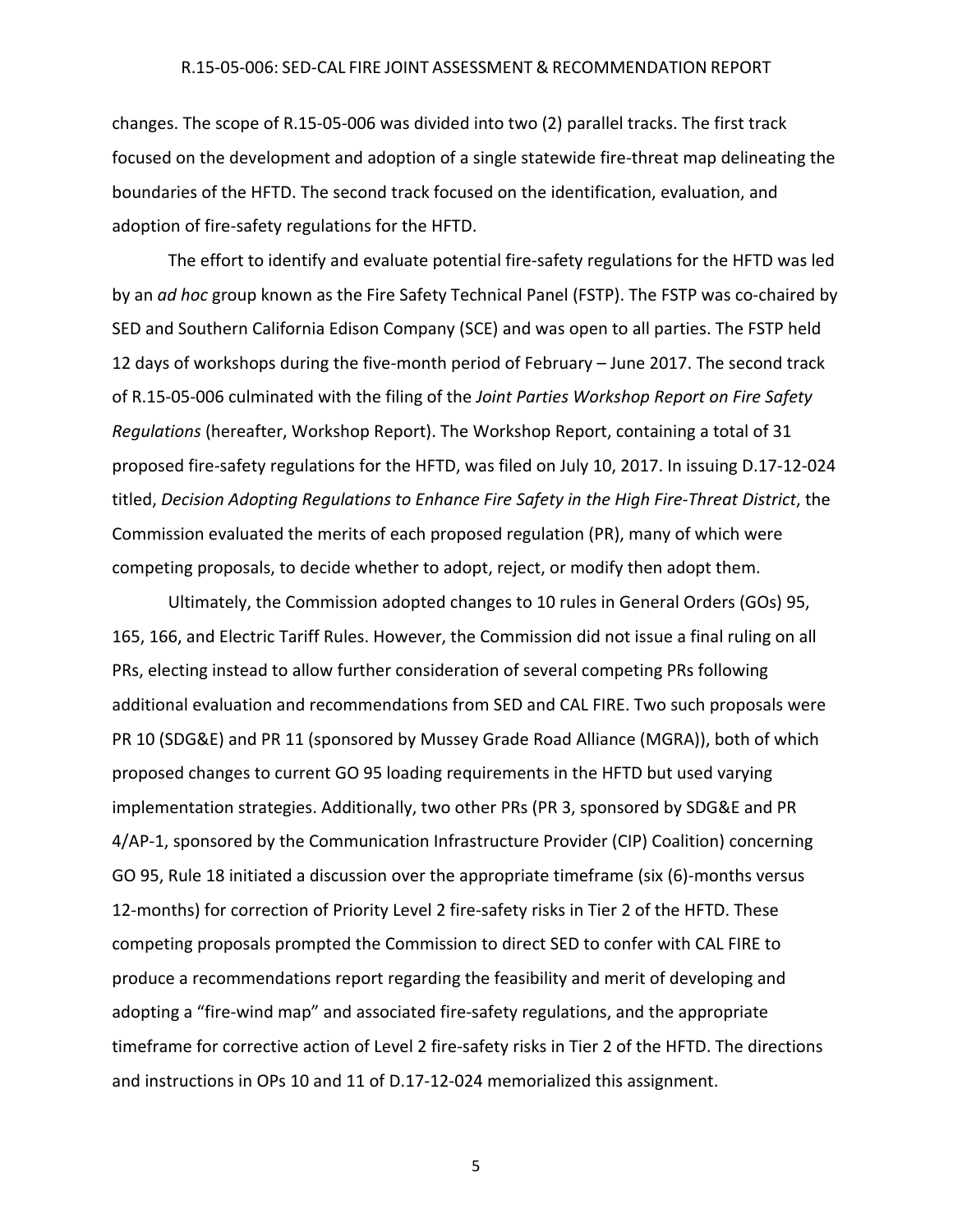OP 11 established a deadline of June 21, 2018 for SED to submit a written report providing recommendations on whether and how to proceed with: (1) the development and adoption of a statewide fire‐wind map, (2) the development and adoption of fire‐wind‐load standards and possibly other fire‐safety regulations tied to the fire‐wind map, and (3) the adoption of a six-month timeframe for correcting Priority Level 2 fire-safety risks in Tier 2 of the HFTD. On June 12, 2018, SED sent a letter to the Commission's Executive Director requesting a 90-day extension to comply with the requirements of OPs 10 and 11. On June 22, 2018 the Executive Director granted SED's request, extending the deadline for the report to September 19, 2018.

This report contains SED's recommendations, after consultation with CAL FIRE, regarding the matters identified in OPs 10i, 10ii, and 11.

#### **III. INTRODUCTION & PURPOSE**

As directed by D.17‐12‐024, SED and CAL FIRE assessed the feasibility and merit of developing and adopting a fire‐wind map, associated fire‐wind‐load standards, and condensing the timeframe for correction of Priority Level 2 fire‐safety risks in Tier 2 of the HFTD to align with the correction timeframe in Tier 3 of the HFTD (collectively, "Matters for Consideration"). Evaluating the feasibility of the Matters for Consideration is a relatively straightforward assessment of whether it is possible to produce or implement such a product or requirement. Assessing the merits of the Matters for Consideration, which inform the basis of SED's and CAL FIRE's recommendations, is a far more nuanced effort. First, an evaluation must be made for the time, effort, complexity, and resources required to develop, produce, and implement the Matters for Consideration. Next, to make a well-informed recommendation, the opportunity costs associated with the Matters for Consideration must be evaluated and the resultant costs‐benefits compared to potential alternatives to determine the best use of time and limited resources. The cost-benefit comparison contemplated herein is not a cost-benefit analysis in the traditional sense of the term (i.e. an assessment of tangible and perceived costs and benefits quantified to compare on an equivalent monetary scale), but rather an evaluation of the time, resources, and potential benefits and uses for completing/implementing the Matters for Consideration against the time, resources, and the benefits and uses for potential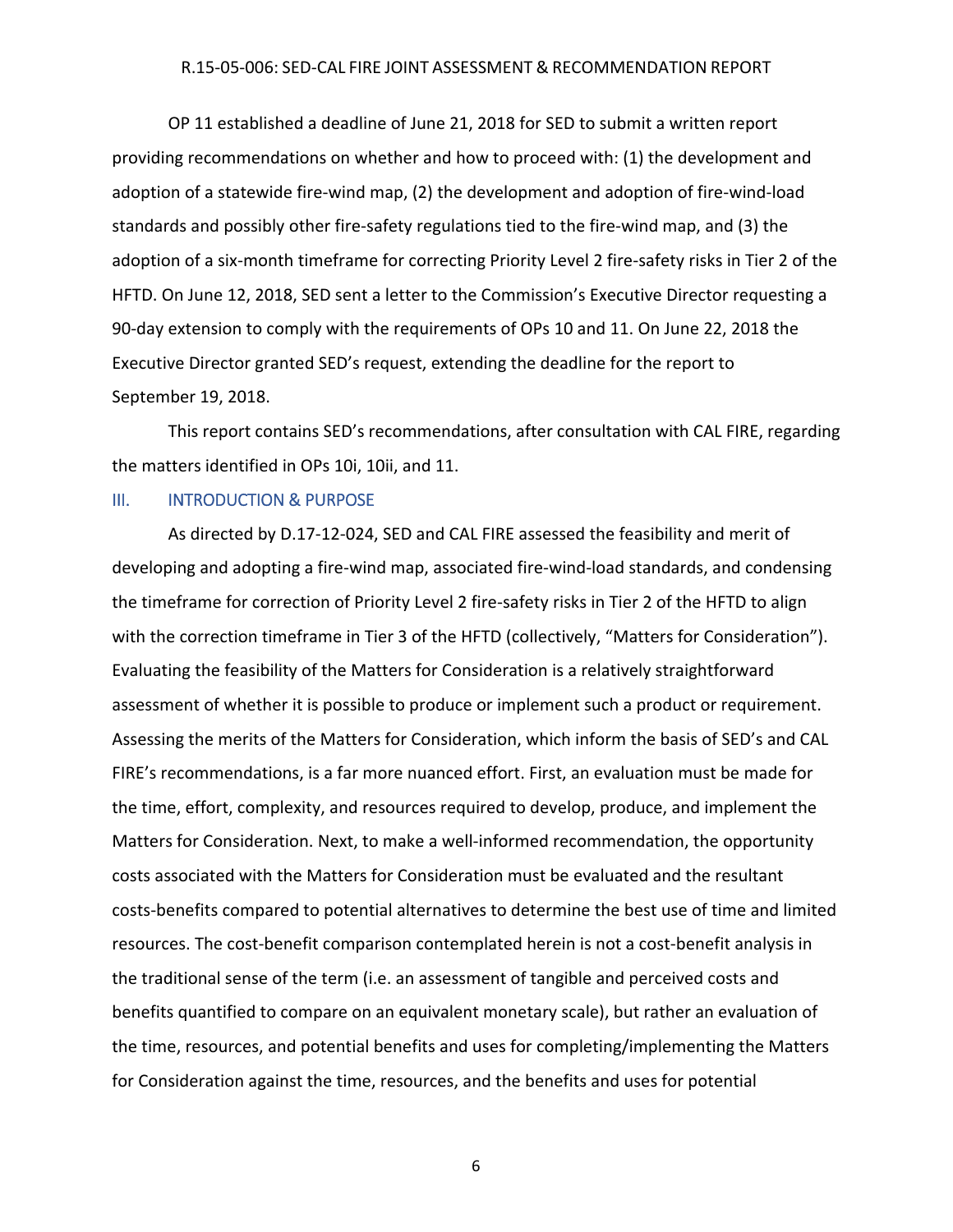alternatives. To that end, in consideration of the fire‐wind map recommendation, SED and CAL FIRE present a proposed alternative solution that is consistent with the spirit and intent of the fire‐wind map and associated regulations addressed in the Matters for Consideration. With respect to the assessment and recommendation for an abbreviated timeframe for corrective action in Tier 2 of the HFTD, the alternative considered is the status quo.

The intended purpose of this report is to discuss the logic and framework employed by SED and CAL FIRE to assess the feasibility of the Matters for Consideration and to present the joint-recommendations established following the merit evaluation. As such, SED and CAL FIRE have structured this report to discuss the Matters for Consideration individually, to first assess feasibility, then evaluate the merits of doing so with respect to the potential opportunity costs and alternative uses for the time and resources that would be required to complete or implement the Matters for Consideration. SED and CAL FIRE then utilize this structural framework as the basis for informing the joint-recommendations contained in this report.

## IV. Fire‐wind Map & Associated Loading Regulations

# A. Feasibility Evaluation

# 1. Available Data

SED and CAL FIRE know of two available datasets that have comprehensive statewide weather reconstructions. The first is the North American Regional Reanalysis (NARR) dataset, created and available from the Earth Systems Research Laboratory at NOAA.**<sup>6</sup>** These datasets cover the period from 1979 to present, with a nominal grid resolution of 32 km. SED and CAL FIRE are not aware of any specific data validation process applied to the wind estimates in these data and given existing knowledge referenced from fine‐scale mesonets, and other available data as explained below, that sub‐grid spatial variability in these data would likely be very high and unreliable, especially over much of the mountainous terrain in California. We are also aware that climatologists have run the Weather Research and Forecasting (WRF) model at finer resolutions using NARR as initializing inputs, but are not aware of any efforts where the entire domain of the state was reconstructed.

**<sup>6</sup>** https://www.esrl.noaa.gov/psd/data/gridded/data.narr.html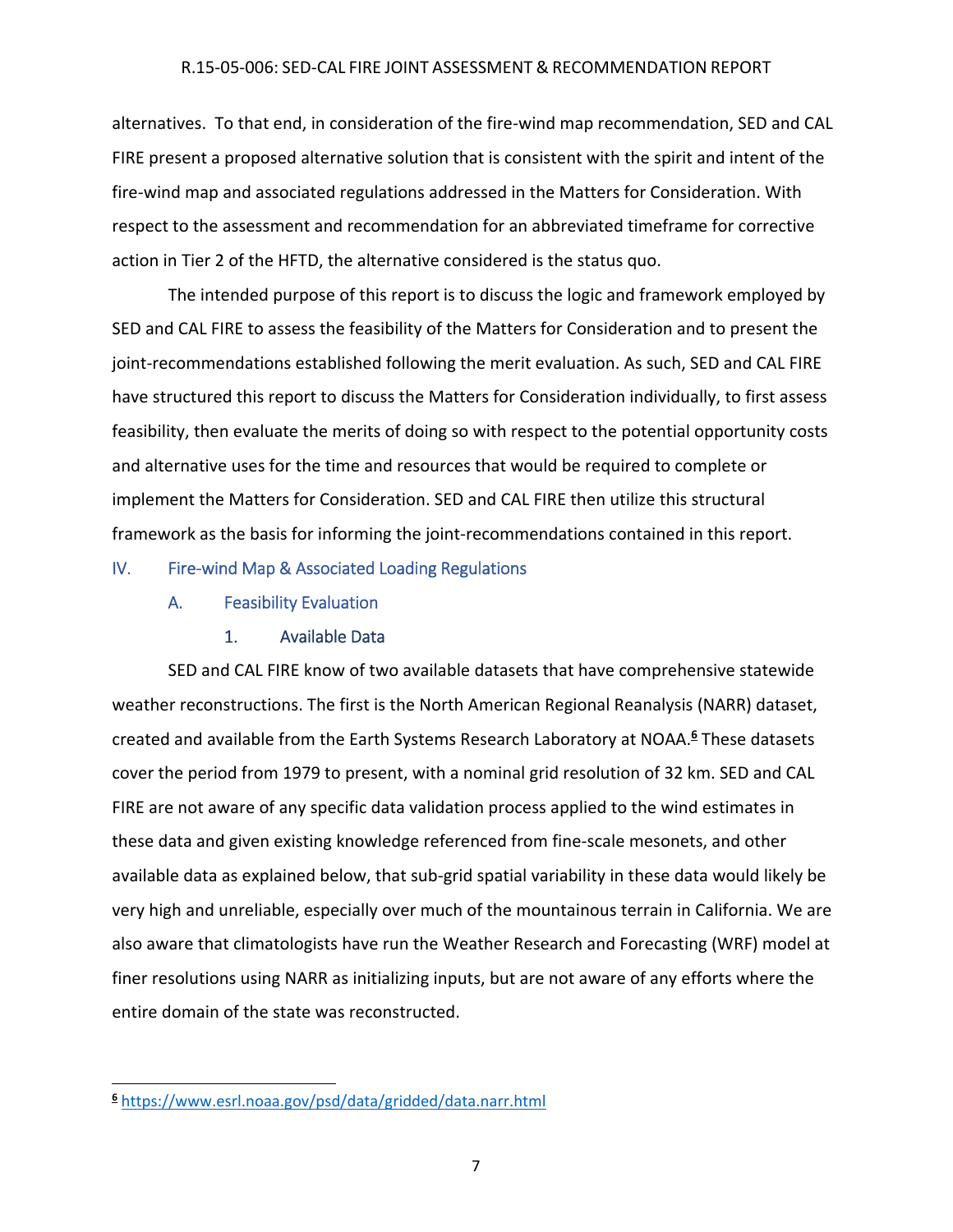The other dataset available is a 2 km WRF reconstruction for the period 2004‐2013 that was conducted for CPUC rulemaking R.08‐11‐005 and R.15‐05‐006 by the Independent Expert Team (IET) for the development of Fire Threat Map 1, and was utilized in the development of the final CPUC Fire‐Threat Map, Tiers 2 and 3 as used in the HFTD Map, and forms the basis for application of enhanced fire safety regulations found in D.17‐12‐024. This data was developed expressly to inform assessment of utility fire hazard and risk and has a major focus on the use of wind for much of its parameterization. While the period of record in the NARR dataset is considerably longer, SED and CAL FIRE feel that the capacity to model and validate winds using emerging processes, like those used in the IET climatology data stack, provides a more robust, spatially resolved process to explore.

CAL FIRE is actively pursuing an extension of the 2 km reconstruction from 10 to 15 years (though 2018), enhancing the reliability of the wind data through a comprehensive bias correction process known as quantile mapping, as well as making more accurate assessments of fuel dryness though the use of post-processing calculations of the National Fire Danger Ratings System indices, where the use of the timelag moistures and the Energy Release Component (ERC) coupled with a fuel model that has no live fuels, provides an excellent index of fuel dryness, thus providing a better fire potential filter than the Fosberg Fire Weather Index (FFWI) used in the IET report. These data are currently under contract for development by Dr. Tim Brown at the Western Region Climate Center/Desert Research Institute, who also did the original climate modeling. These data are expected to be available for assessment and application sometime in the Spring of 2019.

## 2. Feasibility for a New Statewide Wind Map for CPUC Use

Given the above narrative and plans, it is obvious that creation of a statewide wind data climatology, and derived products like 50‐year peak gust intervals is possible. However, translating such data into a product that would be uniformly agreed upon by parties for general use with GO 95 appears to be more problematic. In light of findings given in this report regarding existing internal wind data development by three investor owned utilities (IOUs), and in light of existing collaboration between CPUC and CAL FIRE, and the explicit requirements of that collaboration to review and evaluate the effectiveness of wildfire mitigation plans as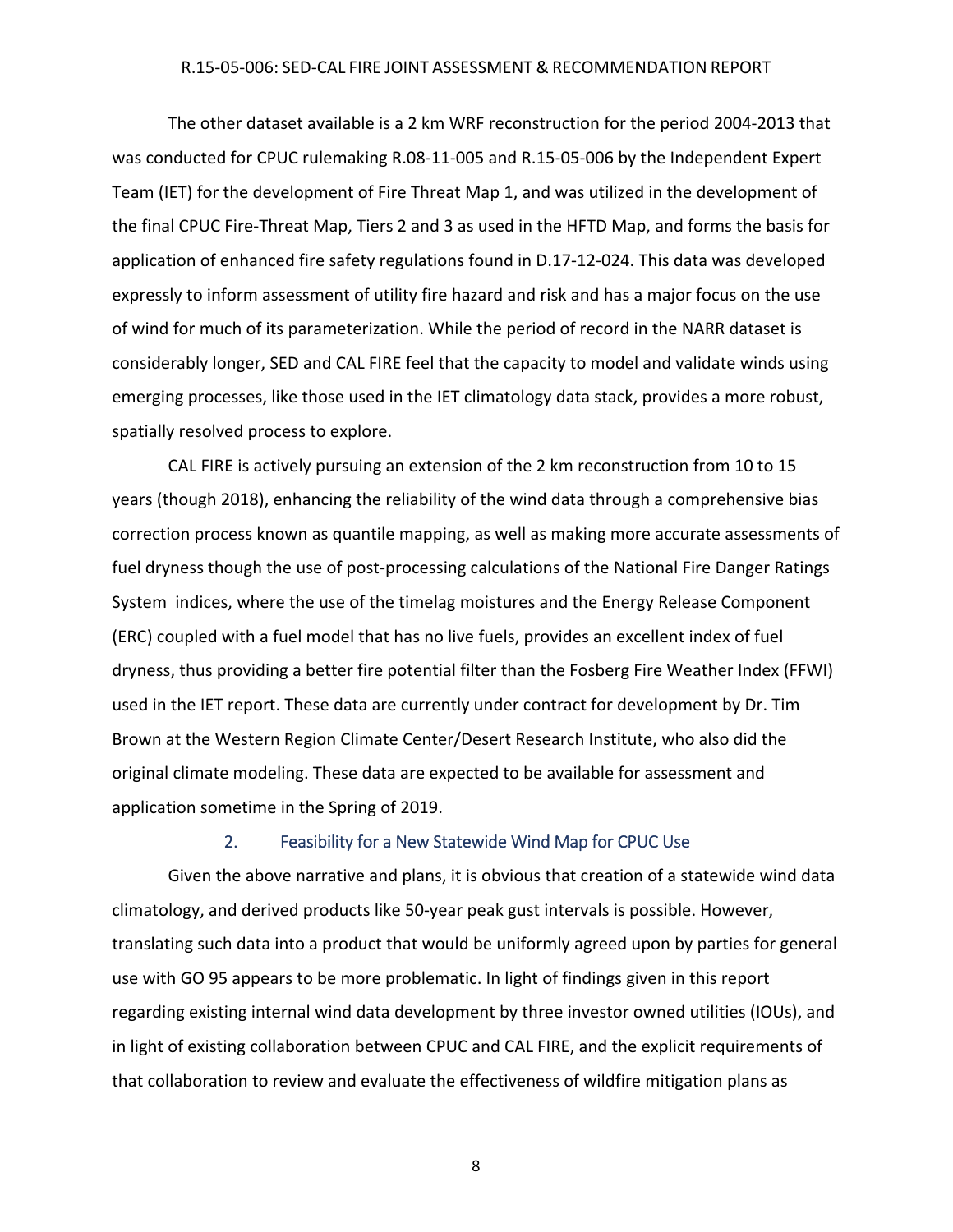prescribed to all power companies, we feel that the CAL FIRE data will provide an independent product with which to compare individual, service‐area wind data reconstructions provided by utility companies. As part of the internal data collection process to fulfill the intent of the wildfire mitigation plans, including operational decisions to de-energize circuits or disable reclosers, which requires fine‐scale, real time weather data collection, we envision a synergistic partnership where both wind data reconstructions (power company's and CAL FIRE's) utilize the expanded station network for highly resolved calibration. In this strategy, instead of vesting an independent party with creating from whole cloth a new static wind map, we develop an iterative process whereby data is enhanced systematically year by year, and performance measures directly related to utility infrastructure failures and ignitions can be addressed within the specific operational guidelines and data being used.

# B. Merit Evaluation

To provide a recommendation on whether to proceed with the development of a fire-wind map and associated loading regulations, SED and CAL FIRE weighed a multitude of factors including the time and resources required, impediments to the implementation of, value added by, potential uses for, and opportunity costs involved with developing and adopting a fire-wind map and associated loading requirements. To evaluate the opportunity costs, SED and CAL FIRE offer a potential alternative solution believed to meet the intent of the fire-wind map proposal – to reduce the likelihood of catastrophic utility-ignited wildfires – for which to weigh resource requirements and value added against.

#### 1. Interrelation of Loading, Strength, and Safety Factor Requirements

The presumptive use for a fire‐wind map, as contemplated in the Matters for Consideration, would be to engage in a rulemaking to revise GO 95, Rule 43 loading requirements. This is evidenced by the Commission's stated purpose for the proposed fire‐wind map in OP 10-i of D.17-12-024, where it states, "The development of a statewide fire-wind map by CAL FIRE (or under CAL FIRE's oversight) *for the purpose of establishing fire‐wind‐load standards and possibly other fire‐safety regulations tied to the map*."**<sup>7</sup>** (emphasis added) Further insight into the intent of a fire‐wind map can be inferred from the fact that both PRs

**<sup>7</sup>** Decision (D.) 17‐12‐024 at page (p.) 157.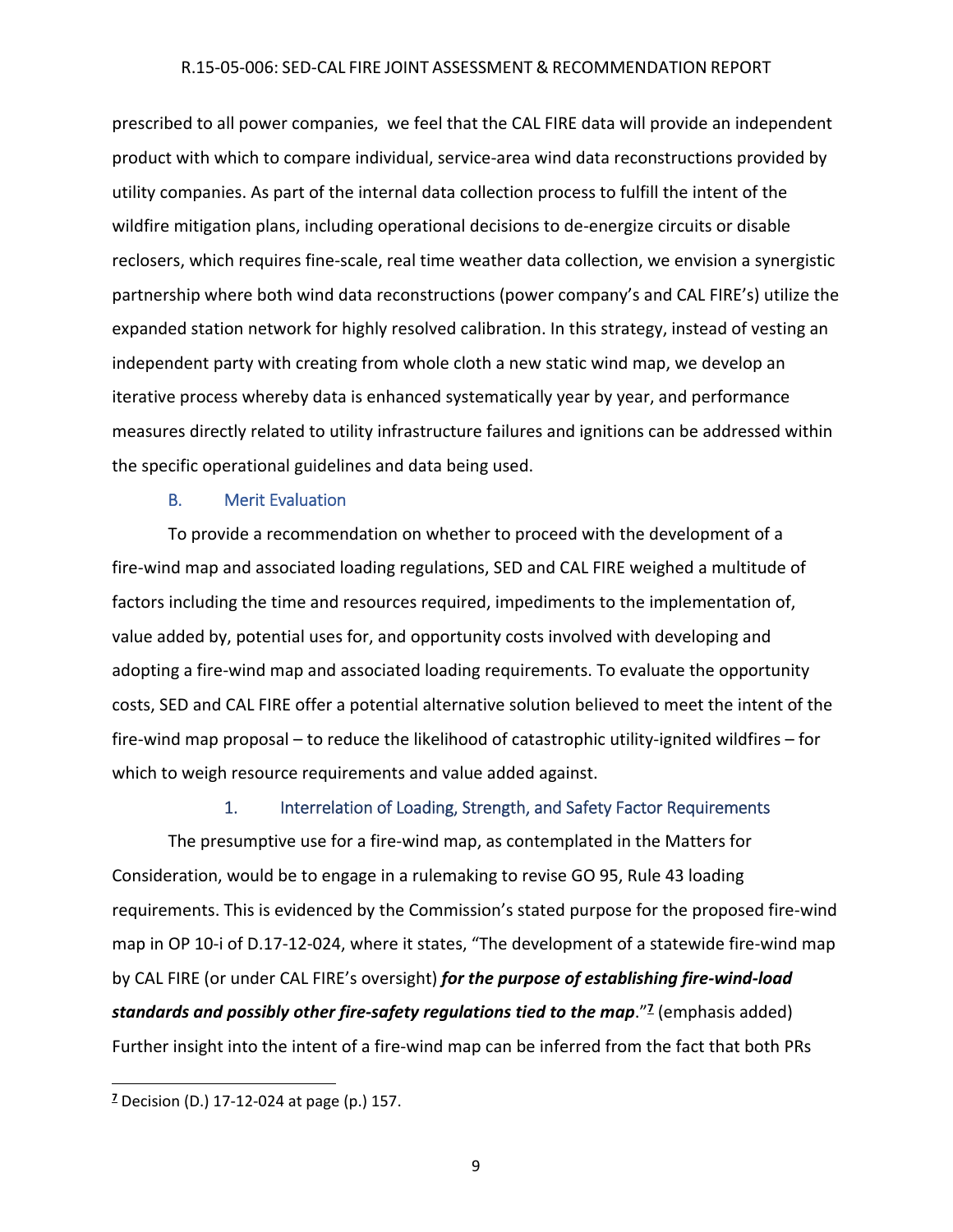(PRs 10 and 11), which spurred the Commission to instruct SED and CAL FIRE to confer on the feasibility and merit of developing such a map, were proposals to augment existing wind loading requirements in GO 95, Rule 43. It is important to note that Rule 43 and its requirements are also referenced in the text of GO 95, Rule 44 and Rule 48. Furthermore, changes to safety factor requirements (i.e. Rule 44) would portend upgrades and remediation to all existing infrastructure, in accordance with GO 95, Rules 12.2 and 12.3, to meet the new safety standards. Thus, considering the number of overhead utility poles in existence throughout the state, the potential cost implications related to such a change could be substantial.

Given the discussion above, it is imperative to this report that a careful discussion regarding the potential effects of amending or supplementing existing GO 95 loading requirements are also presented to provide proper context and ensure public safety is not compromised. As has been explained repeatedly by SED in R.15‐05‐006 and its predecessor R.08‐11‐005, loading requirements cannot be evaluated in a vacuum.**<sup>8</sup>** Modifications to loading requirements have ancillary ramifications on related strength and safety factor requirements as well. Furthermore, given the interrelation of strength, loading, and safety factor requirements in overhead line design, making a potential change to loading requirements, as contemplated by a potential fire‐wind map and associated fire‐wind‐load standards, would have to be evaluated for related changes to much of GO 95, Section IV, *Strength Requirements for All Classes of Lines*. This interrelation is extensively expressed in party comments, either directly in the Workshop Report or Opening Comments. AT&T, Frontier, Consolidated and Small ILECs, qualify their support for PR 11 by stating, "While the wind loading proposal may be reasonable, depending on the other associated parameters (e.g., corresponding safety factors), its effectiveness and economic impact on consumers is dependent upon the Commission's review and revisions of existing GO 95 loading rules."**<sup>9</sup>** The Commission even acknowledges that this is the position of numerous parties when it states, "SCE and SDG&E assert that any new fire‐wind

**<sup>8</sup>** See *Comments of the Safety and Enforcement Division on the Joint Parties' Workshop Report on Fire Safety Regulations*, filed on July 31, 2017 at pages (pp.) 11‐14.

**<sup>9</sup>** Workshop Report at p. B‐111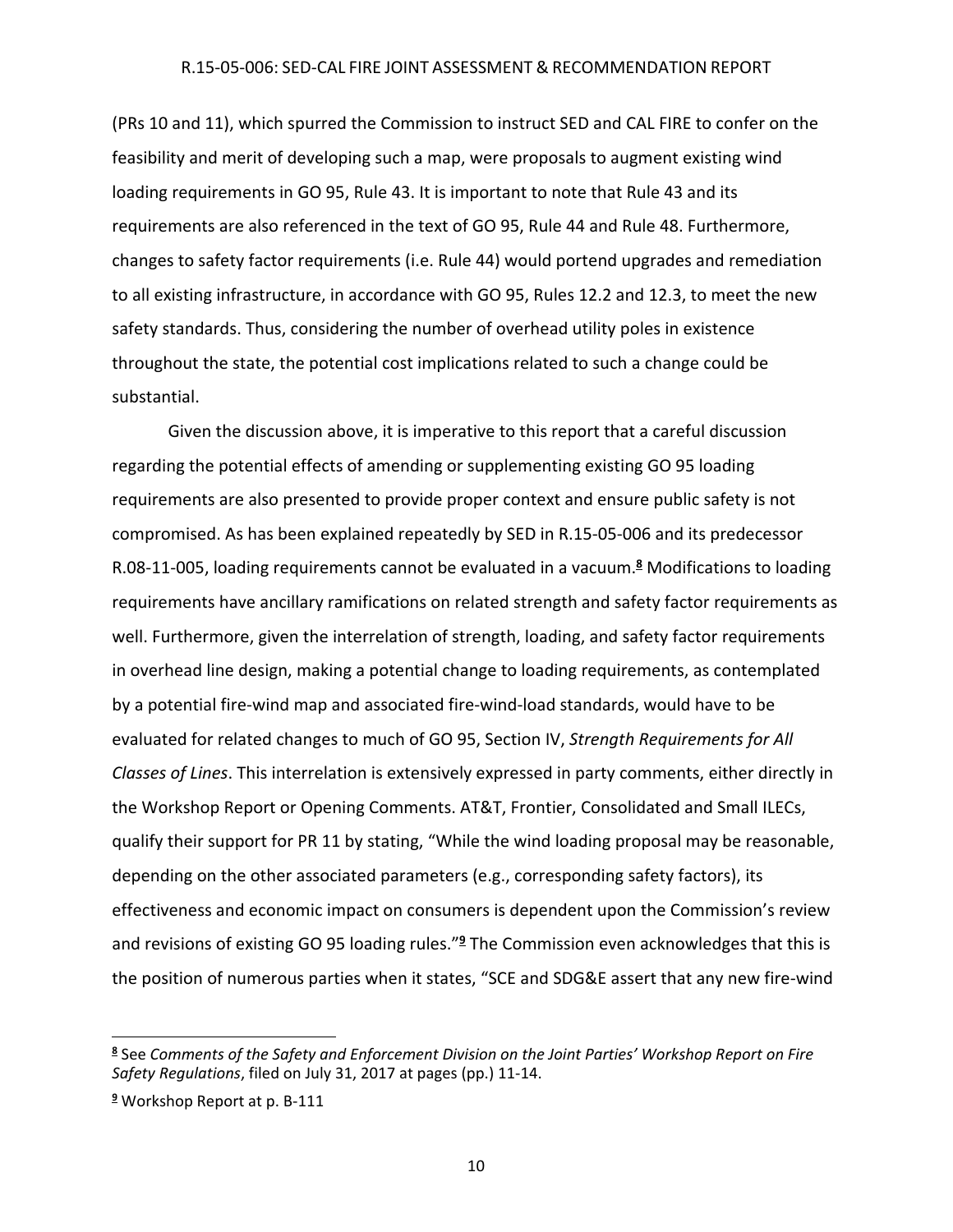loading standards must include a comprehensive reform of all existing GO 95 wind‐load standards."**<sup>10</sup>** In other words, a discussion of fire‐wind‐load maps and associated standards alone, without evaluating the resultant ramifications, would be incomplete. As such, any map developed with the intent of informing and scoping development of additional or supplemental loading requirements (i.e. Rule 43) must be contextualized within the framework of the strength and loading section (i.e. Section IV) as a whole. This distinction is extremely important as it relates to the creation of a dataset that would be needed to facilitate map development. That dataset and resultant mapping product could then be scoped for regulatory changes tied to the dataset and resultant map, much the same way the regulations adopted in D.17‐12‐024 tied to the HFTD. Said another way, wind data development (specifications, models, estimate confidence, etc.) all need to be considered within the actual regulatory framework where the map would be used.

Further complicating this matter is that while there may be general agreement that changes to wind loading requirements have ramifications on other GO 95 rules, and consequently must be assessed holistically, there is no agreement upon methodology, if changes to the existing GO 95 methodology are deemed necessary. SCE and SDG&E call for potential comprehensive reform of GO 95, Section IV altogether, while PacifiCorp offers that structural loading requirements developed and adopted by the American Society of Civil Engineers (ASCE) and memorialized in ASCE 7‐10 wind maps can be utilized by utilities to assess the need for using elevated winds for structural loading purposes throughout their service territories.**<sup>11</sup>** Resolving fundamental disagreements that may arise regarding appropriate methodology and associated changes that need to be made would likely require extensive evidentiary hearings and discovery.

Through the arduous trial and error process toward map development in R.08‐11‐005 and R.15‐05‐006, SED and CAL FIRE learned that the intersection of scientifically developed data for scoping of safety regulations can quickly become distorted and convoluted during the rulemaking process. Without specific knowledge of what revisions to what rules were going to

**<sup>10</sup>** D.17‐12‐024 at p. 70.

**<sup>11</sup>** Workshop Report at pp. B‐116 – B‐117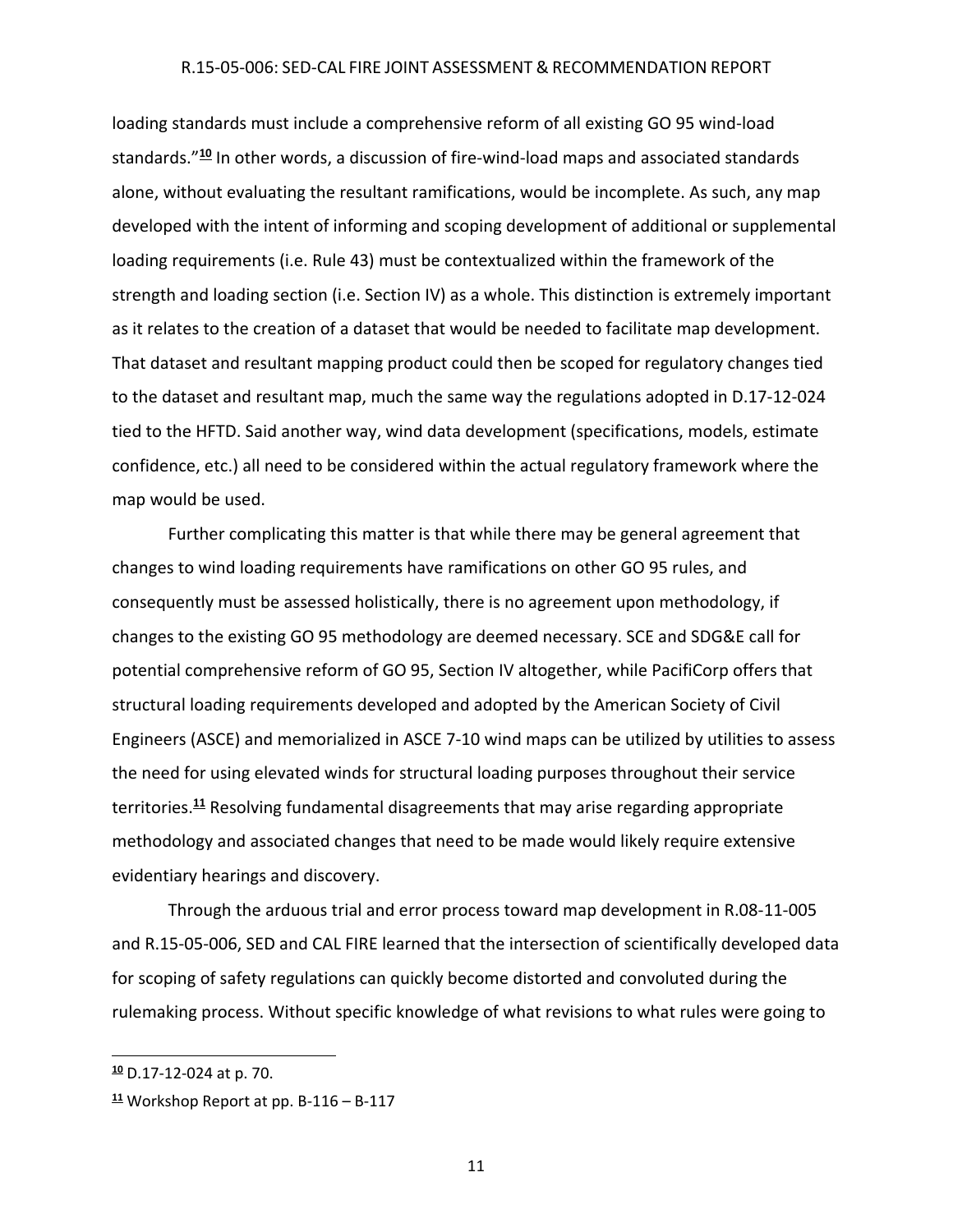be adopted, the best the mapping effort could do was to concentrate simply on defining utility fire potential and damage in the broadest sense, such that areas identified would be appropriate for presumed regulations that decreased ignition potential from overhead equipment. This problem emanates from a scope that is either too broad and allows for a myriad of potential approaches, which must eventually be assessed and resolved causing significant delays, or a scope that is too narrow and doesn't provide sufficient flexibility to accommodate unanticipated results or challenges that often occur during the type of modeling and statistical analysis required for such an effort. Given the number of parties and stakeholders with competing interests in modified strength and loading requirements, developing a narrow scope in a rulemaking that would sufficiently address all the various technical and methodological differences would be challenging and timely. This fundamental issue must be recognized as part of any mapping effort completed within the parameters of Commission authority, utilizing existing Commission protocols and procedural vehicles.

# 2. Issues with Modifying GO 95 Wind Load Requirements Relative to Fire‐Weather Conditions

To ignite a fire, four (4) elements are needed: (1) oxygen, (2) fuel (i.e. flammable material), (3) heat, and (4) a chemical reaction resulting in rapid oxidation of the fuel. Oxygen exists in the air we breathe, in a concentration that is more than sufficient to ignite a fire. Due to the effects of climate change (i.e. incidence of extreme weather conditions, prolonged periods of drought, etc.), there is an abundant fuel supply throughout many areas of California which heightens the need to better control potential ignition sources. Inherently, energized overhead conductors present a potential ignition source because they provide an ample amount of heat energy necessary to increase the temperature of a fuel to a point where sufficient vapors are given off (i.e. chemical reaction) for an ignition to occur. As such, if the intended goal is to mitigate the risk of utility-caused ignitions, the control measure in place should be aimed at preventing ignitions in general, not only when transient "fire-weather" conditions may be present. To focus only on conditions believed to support fire for such safety measures increases the likelihood that fire potential dynamics could create a situation where low potential was originally estimated but subsequently changed to a higher potential. Once a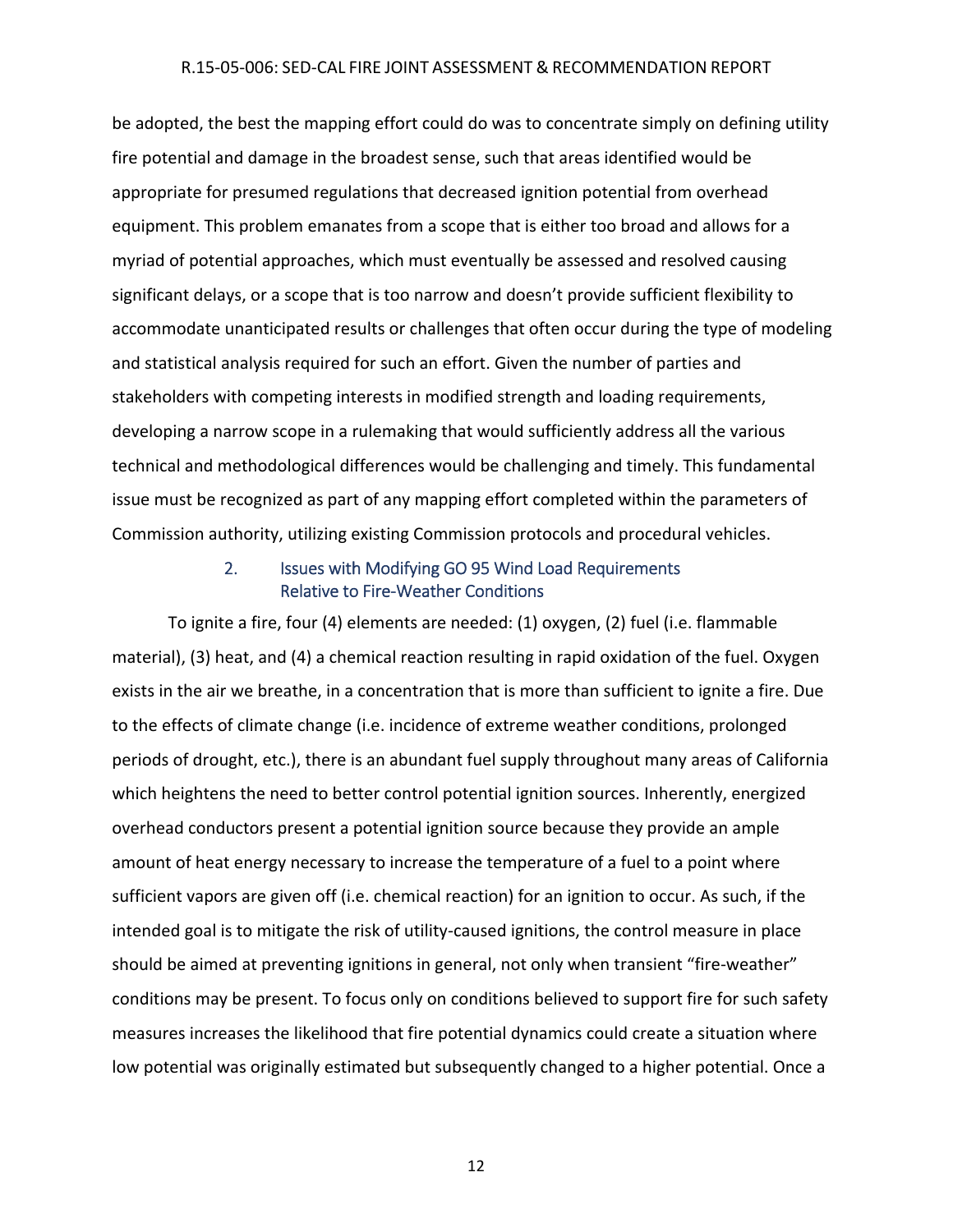fire does start, it will be subject to changing environmental conditions for the entire duration of the fire, which can sometimes be months.

As discussed in Section IV.B.1 above, the presumptive use for a fire‐wind map is to scope modified loading requirements for overhead line design. These modified loading requirements are characterized as "fire‐wind‐load standards" by the Commission in D.17-12-024,<sup>12</sup> the implication being that "fire-wind-load standards" would augment existing GO 95 wind load requirements with more stringent requirements intended to mitigate utility‐caused wildfire ignitions. However, this entire premise is built on flawed logic, as there is no basis for claiming that wind load standards filtered for fire-weather conditions (i.e. firewind-load standards) would have an appreciable impact towards abating utility-caused ignitions or be appropriate for use as structural design loads. There exists an underlying presumption in the proposed approach that potential utility‐caused wildfire ignitions occur due to utility infrastructure or equipment failures resulting from designs utilizing inadequate wind load standards. This presumption is contrary to the findings resulting from utility‐reported ignition data that is received annually by SED in compliance with D.14‐02‐015.**<sup>13</sup>** Since utilities began reporting fire incident data to SED in April 2015 (containing partial 2014 data), SED has amassed data on over 2,000 individual utility-caused fire ignitions. A review of the available data reveals that the two (2) primary causes for utility ignitions, by a substantial margin, are contact from objects and equipment/facility failures.**<sup>14</sup>**

The leading cause of utility‐ignited wildfires, based on the best data available to SED and CAL FIRE, is vegetation contact and should accordingly be evaluated for additional control measures through regulatory expansion, but that discussion is beyond the scope of this report. Nevertheless, SED and CAL FIRE note that enhanced "fire‐wind‐load standards" will provide no appreciable mitigation of vegetation-contact-caused utility fire ignition risk. In evaluating the "Equipment/Facility Failure" cause category, SED notes that "Conductor" and

**<sup>12</sup>** See D.17‐12‐024 at pp. 4‐5, 68‐71, 136‐137, and 157‐158.

**<sup>13</sup>** OP 7 of D.14‐02‐015 adopted a "Fire Incident Data Collection Plan" that requires certain electric utilities to provide annual reports detailing utility‐caused ignitions.

**<sup>14</sup>** "Contact from Object" (53.5%) and "Equipment/Facility Failure" (36.5%) combined represent approximately 90 percent of all reported ignition causes.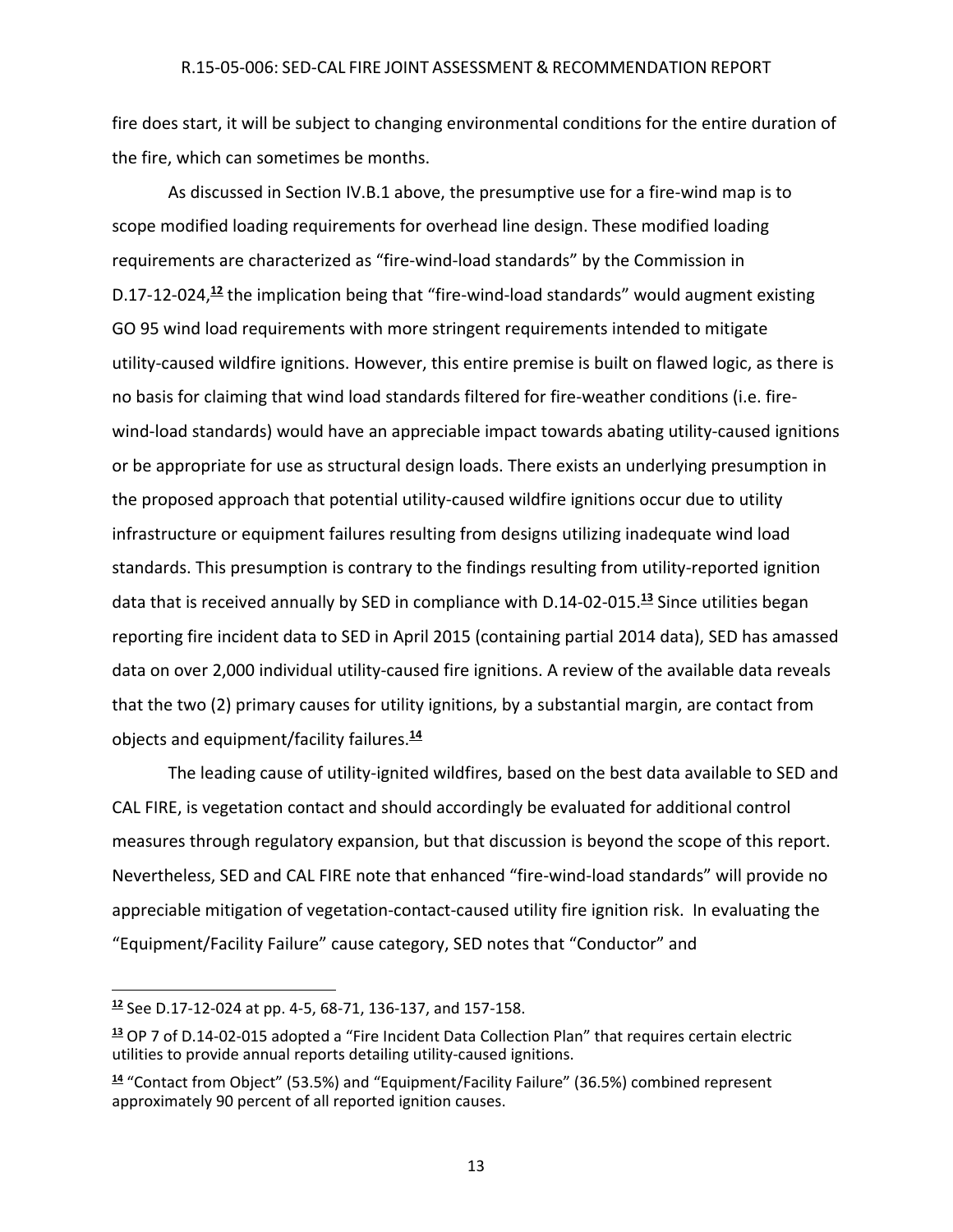"Splice/Clamp/Connector" combined represent over 50 percent of the equipment/facility types for all reported ignitions caused by equipment/facility failure. Considering that a splice, clamp, or connector is part of the overall conductor assembly, the data reveals that over 50 percent of utility‐caused ignitions attributable to "Equipment/Facility Failure" are due to failed conductors or parts thereof. In comparison, the same data shows that pole failures represent less than five (5) percent of equipment/facility types for all reported ignitions resulting from equipment/facility failure. While enhanced "fire‐wind‐load standards" may have an impact on the design and sizing of conductors used in overhead utility designs, there is no available data to attribute conductor failures to inadequate design wind load requirements. Based on previous conductor failure incidents investigated, maintenance records reviewed, and audits performed, SED believes that inadequate maintenance and lack of proactive conductor replacement practices for distribution conductors are greater contributors to conductor failures than failures related to inadequate design wind loads. More typically, the potential inadequacy of wind load standards is argued with respect to its impact on the efficacy of pole design and pole loading calculations conducted to determine compliance with GO 95 safety factor requirements for wood poles. However, as noted above, less than five (5) percent of utility-caused ignitions attributable to "Equipment/Facility Failure" are caused by pole failures.

Additionally, because conductor failures are the predominant cause of utility ignitions attributed to equipment/facility failure based on the best data available to SED and CAL FIRE, it stands to reason that the ideal mitigating solution should aim to abate the risk of conductor failures or alternatively prevent the risk of failed conductors from becoming a potential ignition source. While modifying wind load standards in the HFTD may potentially mitigate the risk of conductor failures, although SED is unaware of existing data or studies indicating as such, the latter risk can potentially be directly abated with more straightforward solutions. For example, certain electric utilities have begun experimenting with modified relay settings and equipment that may be able to de‐energize a failed conductor prior to it contacting the ground and the installation of covered conductors (I.e. insulated wires) to protect a failed conductor from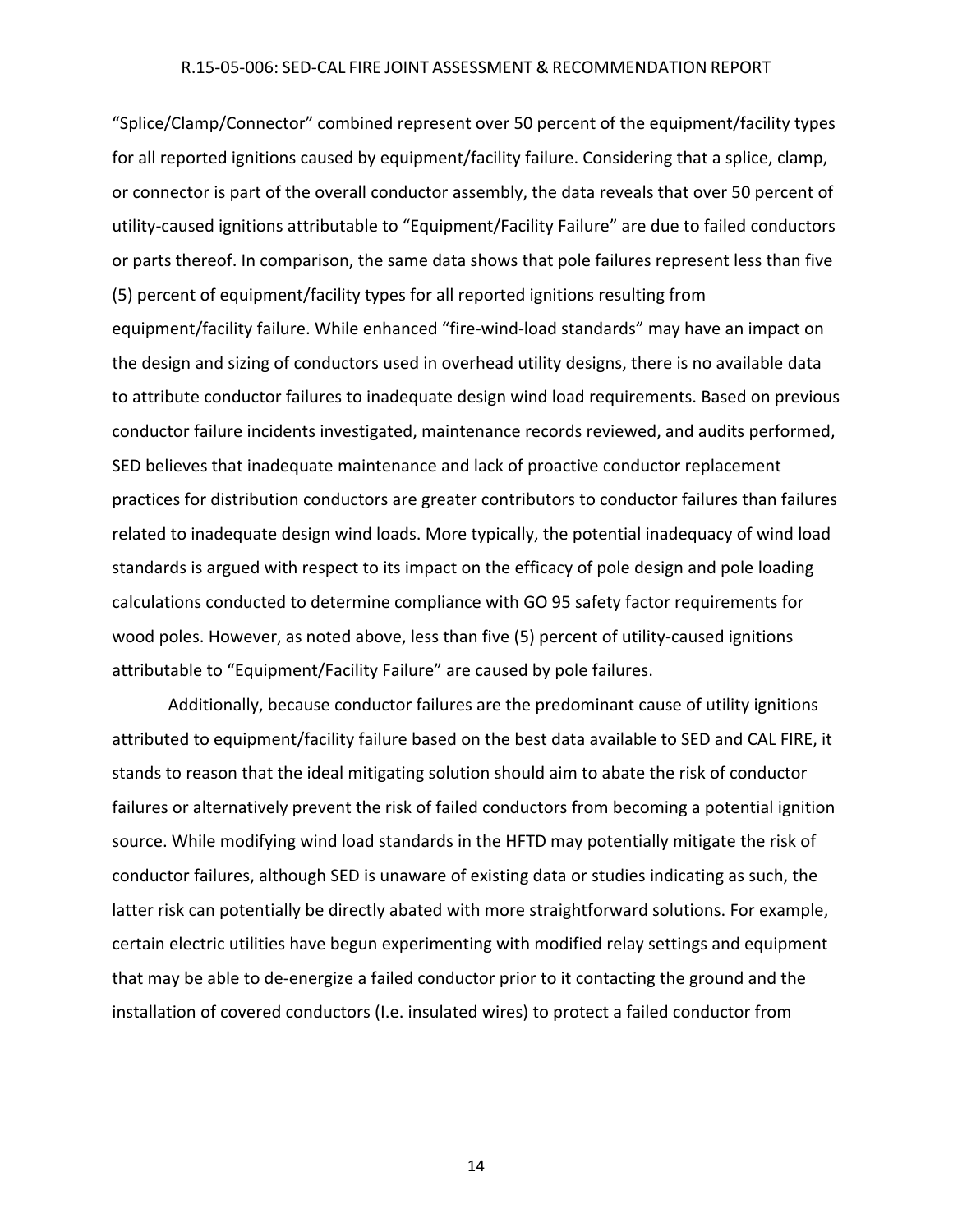becoming a potential ignition source in the first place.**<sup>15</sup>** These alternative controls directly eliminate one element necessary for an ignition – a heat source – and would likely provide more impactful and quantifiable utility wildfire risk mitigation value.

If minimizing the risk of utility-caused ignitions is the intended goal, assessing the adequacy of current wind load requirements in GO 95 provides a practical starting point, as wind can be a primary driver of utility outages and failures (i.e. potential ignition sources) and is also a key factor to fire spread once an ignition has occurred. However, the proposed methodology for doing so, as contemplated in the Matters for Consideration, is to identify "fire‐wind" by presumably taking a comprehensive wind dataset and filtering it for specific "fire‐weather" conditions (e.g. high temperatures, low humidity, etc.). While on the surface it may make sense to filter out cold, wet winter conditions, as they are not commensurate with fire ignition and spread, the fact of the matter remains that in some parts of California, wind conditions associated with winter storms present the most severe wind conditions. There is an important distinction, often overlooked when assessing the adequacy of loading conditions with respect to mitigation of utility fire ignitions, that the effect of wind on fire propagation must be separated from the structural impacts on utility infrastructure from wind. The concern with filtering wind load requirements for fire-weather, and then implementing that load as a design standard is captured in PacifiCorp's comments provided in opposition to PR 11, as it states "… existing wind loading tools and principles should apply universally as a matter of ensuring structural integrity, irrespective of fire threat tiers…"**<sup>16</sup>**

Although the scope of this report and R.15‐05‐006 is centered around fire‐safety, SED notes that the intent of GO 95 is to supplement the mandates in California Public Utilities Code (Pub. Util. Code) Section (§) 451, which states in part, "Every public utility shall furnish and maintain such adequate, efficient, just, and reasonable service, instrumentalities, equipment, and facilities, including telephone facilities, as defined in Section 54.1 of the Civil Code, as are necessary to promote the safety, health, comfort, and convenience of its patrons, employees,

**<sup>15</sup>** Historically, the electric distribution conductors installed throughout large parts of California have been unprotected, meaning they are not covered by a protective insulated covering.

**<sup>16</sup>** Workshop Report, at p. B‐116.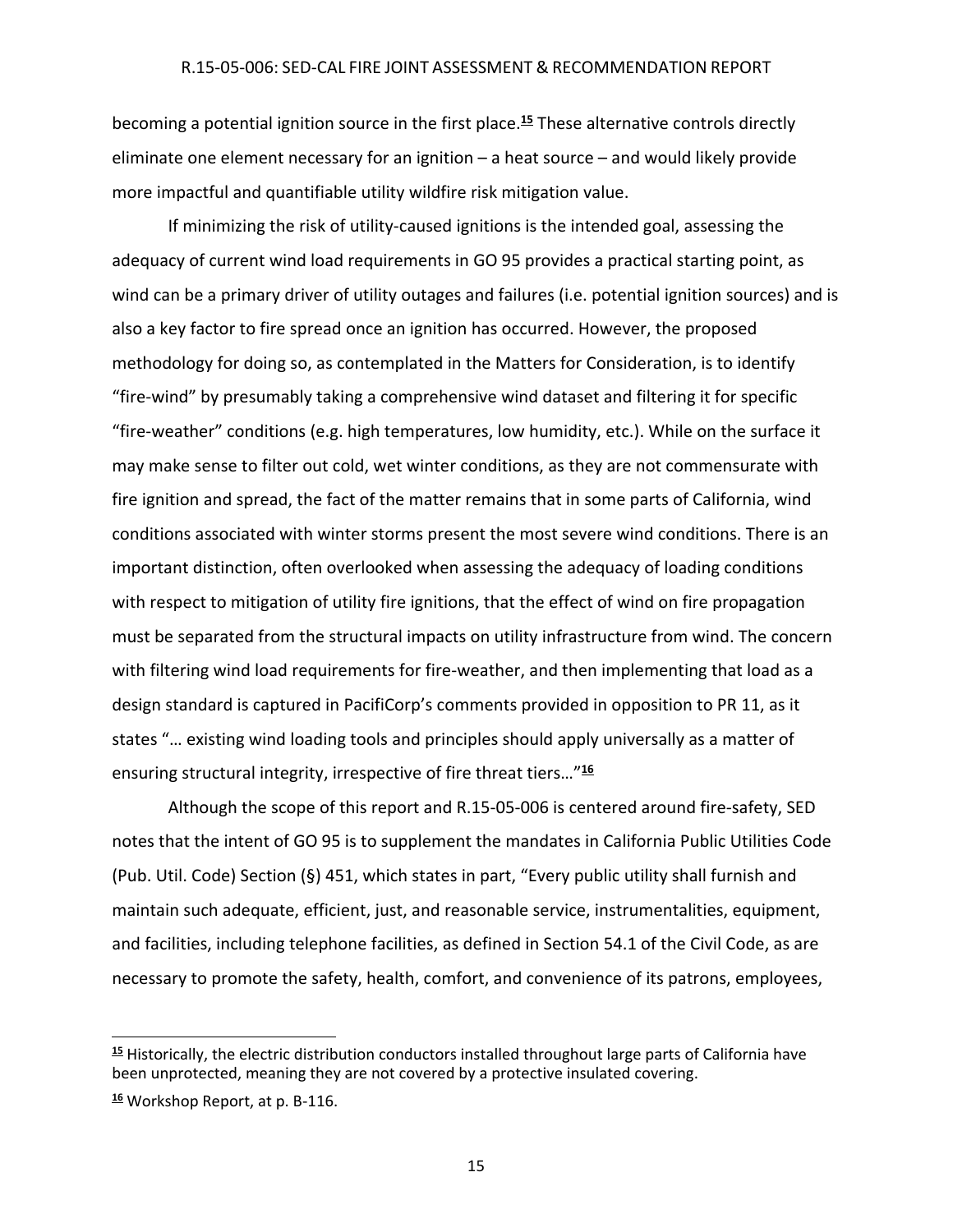and the public." This intent is reaffirmed in GO 95, Rule 11, *Purpose of Rules*, which states, "The purpose of these rules is to formulate, for the State of California, requirements for overhead line design, construction, and maintenance, the application of which will ensure adequate service and secure safety to persons engaged in the construction, maintenance, operation or use of overhead lines and to the public in general."**<sup>17</sup>** While wildfires present one type of safety risk involved with utility facilities that because of recent events has become a primary topic of concern and should be considered, the broader responsibility of the Commission is to promote safety and reliability in general. Risks posed by felled utility poles or downed energized conductors present a significant safety hazard to the public and should not be disregarded, regardless of seasonal or fire‐spread risk posed by the prevailing weather conditions. As such, it would be myopic to consider changing loading requirements only within the framework of simultaneous fire-weather and fire risk, when it is conceivable that higher wind conditions could be prevalent during non‐fire‐weather events and data collected on utility‐caused fire ignitions to‐date provides no evidence that ignitions resulting from inadequate design wind loads is an issue. Therefore, consistent with sound design and engineering principles, if the Commission determines that existing GO 95 wind loads require modification, the "worst case" wind loads (i.e. highest peak wind loads, regardless of weather filtering, foreseeable within the life expectancy of the designed element) should form the basis of minimum wind loading requirements used for design purposes, and not loads only associated with "fire‐wind" derived from the currently undefined parameters of "fire-weather," in order to ensure the structural integrity of the system as a whole. This is especially the case because no widely‐accepted definition or agreement on the term "fire‐weather," which forms the basis for identifying "fire‐wind," or the thresholds of the parameters that define "fire‐weather" currently exist.**<sup>18</sup>**

**<sup>17</sup>** GO 95, Rule 11.

**<sup>18</sup>** Liberty CalPeco's comments in opposition to PR 11 state, "The Commission should not adopt a PR that is based on a Fire Wind Map that may not ever exist *(and has not even been conceptually vetted by stakeholders)* but will have significant costs implications." (emphasis added) The emphasized parenthetical language alludes to a need for vetting of conceptual matters (i.e. "fire‐weather" indicators, parameters, and thresholds) concerning a fire‐wind map that would require extensive scoping and likely evidentiary hearings. See Workshop Report, at p. B‐116.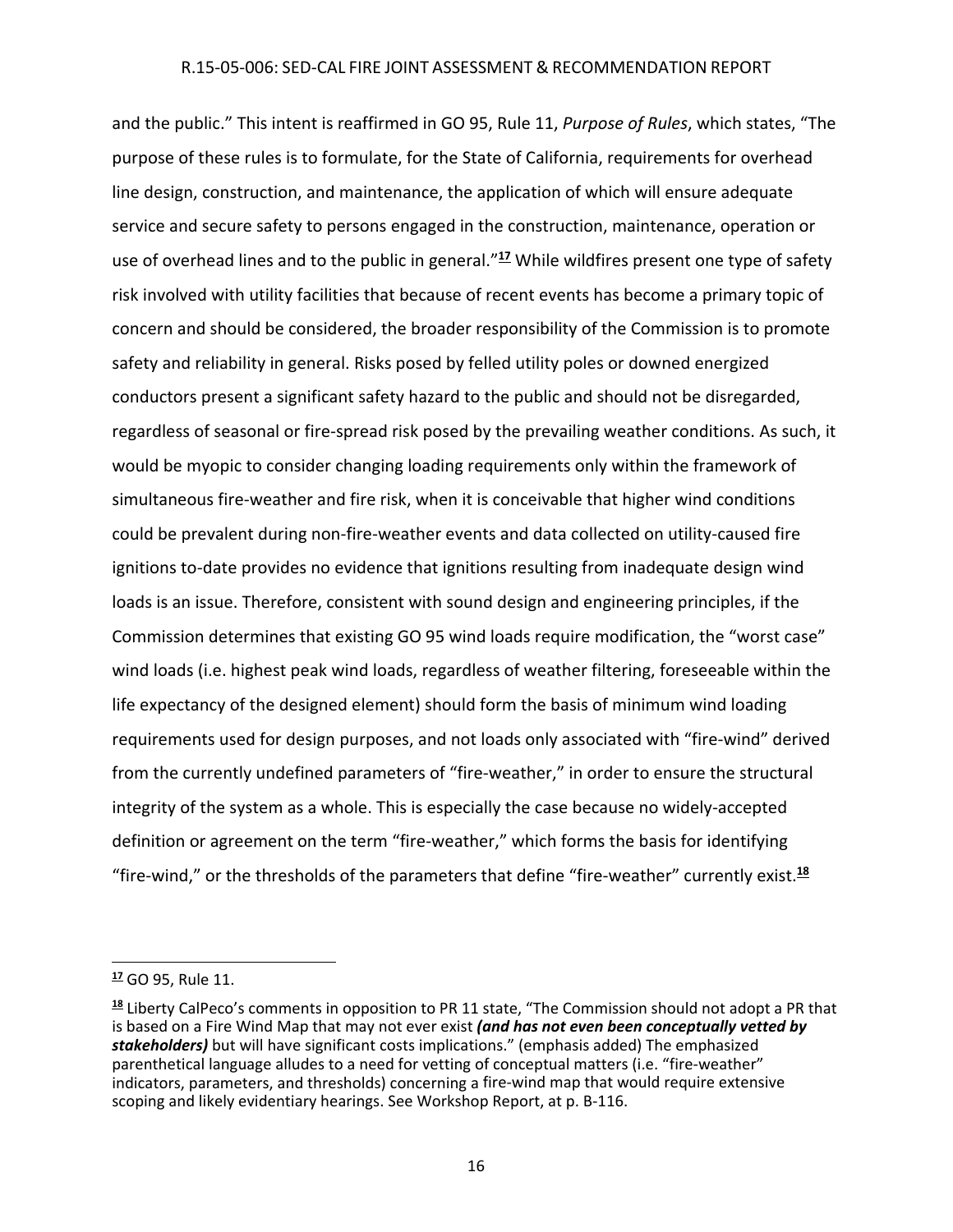#### 3. Existing Requirement for Knowledge of Local Conditions

GO 95, Rule 31.1, *Design, Construction, and Maintenance*, states in part, "Electrical supply and communication systems shall be designed, constructed, and maintained for their intended use, *regard being given to the conditions under which they are to be operated, to enable the furnishing of safe, proper, and adequate service*. For all particulars not specified in these rules, design, construction, and maintenance should be done in accordance with accepted good practice *for the given local conditions known at the time by those responsible for the design, construction, or maintenance of communication or supply lines and equipment*…**<sup>19</sup>**" (emphasis added) SED maintains that the mandates emphasized in the quoted language implicitly require each electrical supply or communication utility to evaluate the adequacy of its infrastructure relative to the conditions they are operating in and reflected in the design, construction, and maintenance of its system. While design and construction activities occur prior to the infrastructure being exposed to the elements or aging, maintenance activities are required to be conducted frequently and thoroughly.**<sup>20</sup>**

As part of the utility obligation to furnish safe, proper, and adequate service, SED contends that Rule 31.1 requires that each electrical supply or communication utility continue to monitor the conditions under which its system is operated to ensure that its design, construction, and maintenance practices are adequate. The Commission has provided guidance regarding utility obligations to design, construct, and maintain to withstand foreseeable conditions and acknowledged that existing baseline wind load standards in GO 95 are insufficient. The Commission reaffirmed this position in its discussion on various proposals to modify existing wind load requirements, when it states, "Going forward, utilities must design, build, and maintain their overhead facilities to withstand foreseeable fire‐wind conditions in their service territories."**<sup>21</sup>** In its discussion concerning PR 10, one of the PRs that prompted the

**<sup>19</sup>** GO 95, Rule 31.1.

**<sup>20</sup>** GO 95, Rule 31.2, *Inspection of Lines*, states in part, "Lines shall be inspected frequently and thoroughly for the purpose of insuring that they are in good condition so as to conform with these rules…" Additionally, GO 95, Rule 80.1 mandates regular inspection cycles for communication facilities and GO 165 requires regular inspections of electrical facilities.

**<sup>21</sup>** D.17‐12‐024, at p. 67.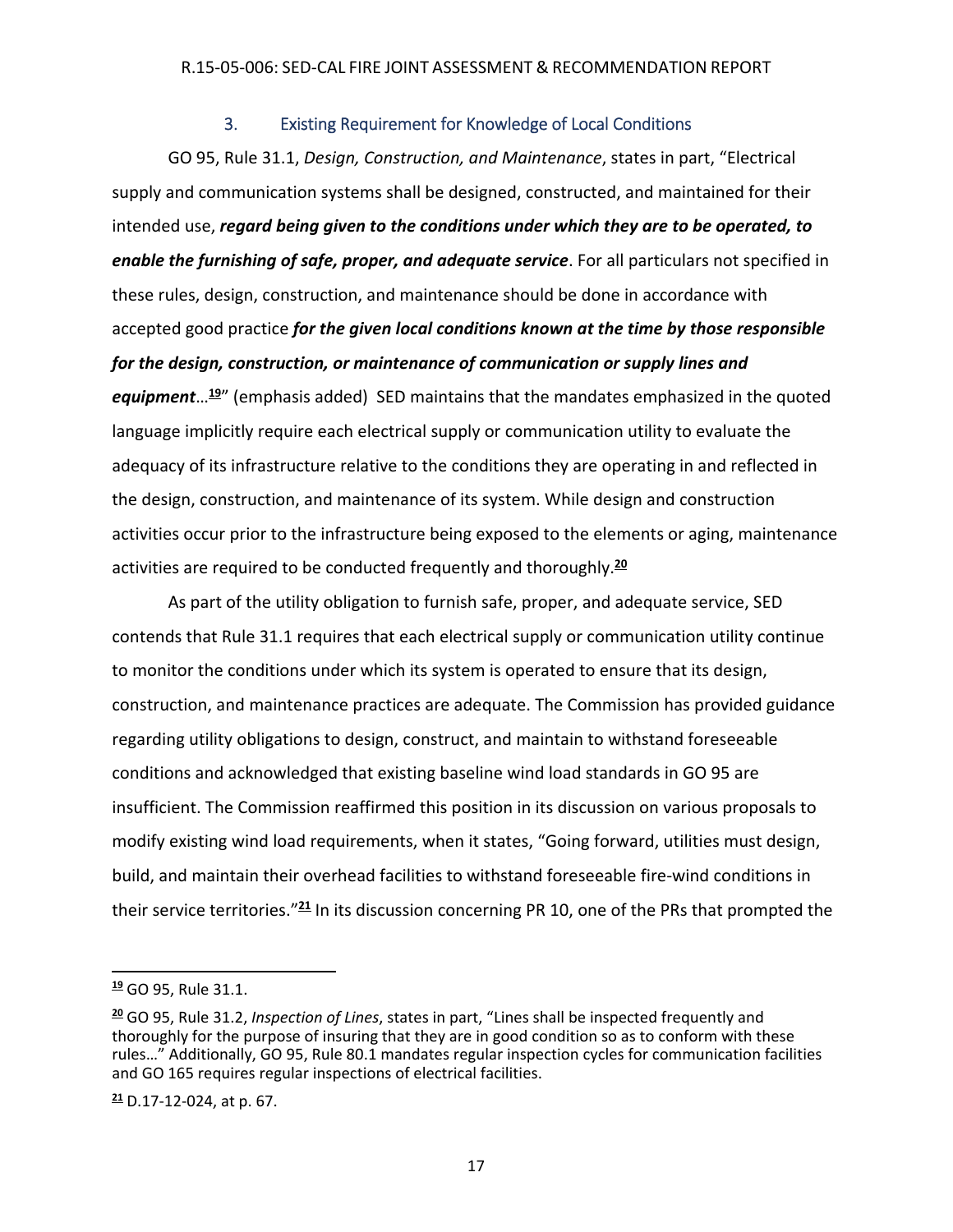instruction to SED and CAL FIRE to produce this report, the Commission states, "In our judgement, these baseline wind-load standards [56 mph and 59 mph as identified in Rule 43 or modified by PR 10, respectively] are not sufficient to adequately protect public safety and system reliability throughout the Light Loading District."**<sup>22</sup>** SED and CAL FIRE support the Commission's finding that baseline GO 95 wind‐load requirements may be insufficient to protect public safety and system reliability in parts of the state, and encourage the Commission to consider clarifying the extent of utility obligations to seek and obtain knowledge of the conditions in its service territory, and then to use that information in the design, construction, and maintenance of its system.

In the aftermath of the devastating 2017 fire sieges of October and December, and in light of the recognition that risks are heightened due to the environmental extremes attributable to climate change, SED and CAL FIRE believe it is imperative that there be a greater understanding of local conditions where overhead utility lines operate. Several utilities have taken heed to the issue of increasing wildfire risk and preemptively began dedicating resources to implement systems and programs to better understand local conditions throughout the service territory and the potential impacts on the system. In recent meetings with PG&E and SCE, SED has learned that both utilities have begun taking preemptive actions to abate wildfire risk from their facilities and equipment. To that end, on September 10, 2018 SCE filed an application for approval of its "Grid Safety and Resiliency Program" (GS&RP) requesting funding for numerous programs directed at addressing increasing wildfire risk.**<sup>23</sup>** SCE claims its GS&RP focuses on three key mitigation measures, one of which is bolstering its situational awareness capabilities.**<sup>24</sup>** SCE indicates that part of these efforts to bolster situational awareness will be through the installation of weather stations along circuits in SCE's high fire risk areas (HRFAs).**<sup>25</sup>** It should be noted that SCE's HRFAs include some areas that exceed the Commission's HFTD boundaries. The proposed expenditures by SCE between 2018‐2020 for deployment of weather

**<sup>22</sup>** D.17‐12‐024, at p. 66.

**<sup>23</sup>** SED takes no position regarding the reasonableness of SCE's proposal or the associated costs.

**<sup>24</sup>** Application of Southern California Edison Company for Approval of its Grid Safety and Resiliency Program (SCE GS&RP Application), filed on September 10, 2018, at p. 5

**<sup>25</sup>** SCE GS&RP Application, at p. 6.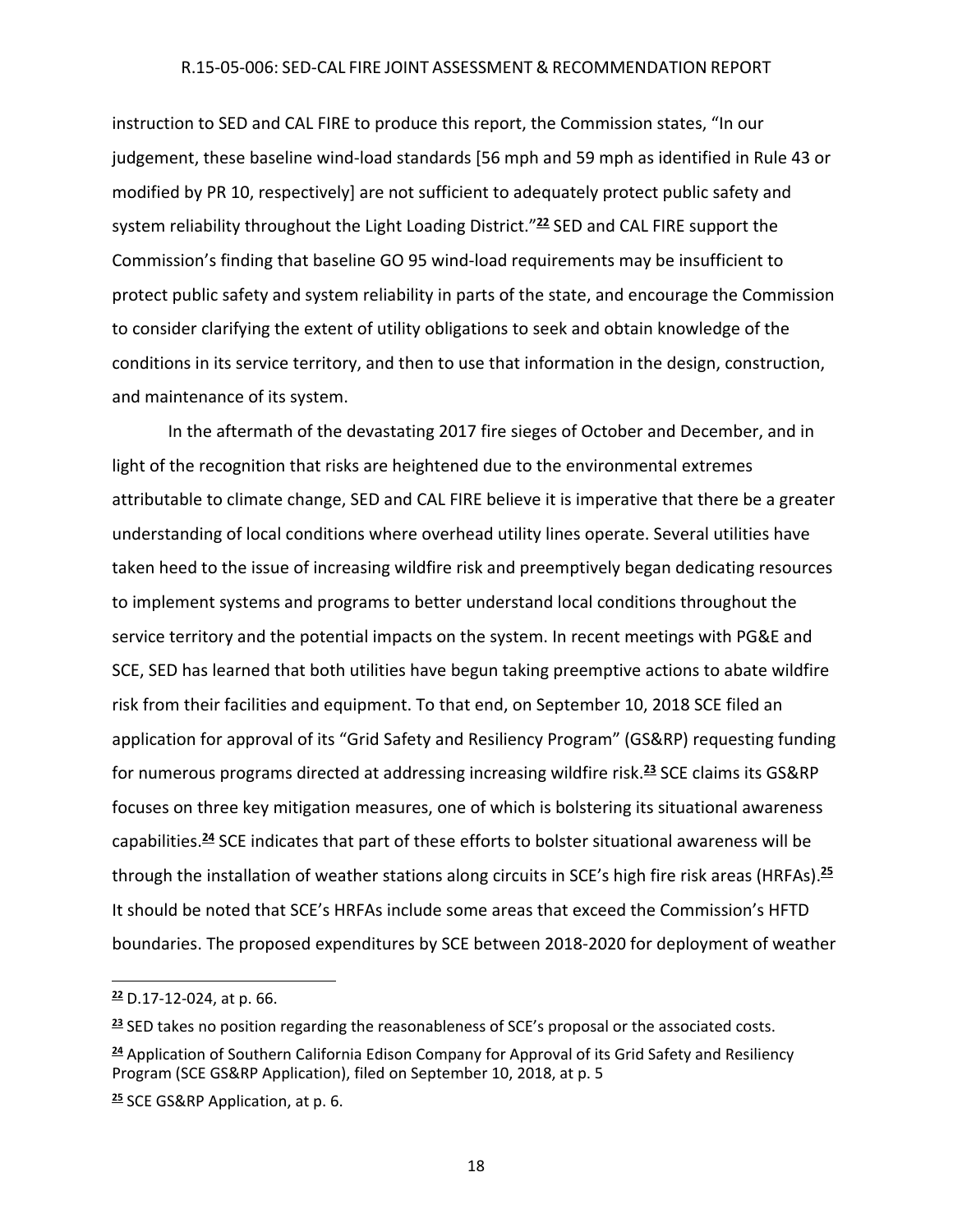stations and advanced modeling computer hardware to analyze the weather data collected by those weather stations is nearly \$25 million.**<sup>26</sup>** In a presentation to various Commission staff on September 5, 2018, PG&E indicated that it has installed over 100 weather stations since 2017 and plans to install 100 more weather stations by the end of 2018. Additionally, SED and CAL FIRE note that SDG&E provides a model for other utilities regarding its dedication and pursuit for enhancing its knowledge of weather conditions throughout its service territory in the aftermath of the catastrophic power‐line fires of October 2007. SDG&E has deployed a network of weather stations, used that data in conjunction with advanced computer modeling hardware to develop a high resolution wind map that informs enhanced wind load standards where warranted among other tools used internally and by other stakeholders to bolster situational awareness and operational practices to more accurately assess and respond to wildfire conditions, and greatly contributed to the advancement of studies dependent upon high‐quality weather data within their service territory.

# 4. Assessing Existing Utility‐initiated Wind Studies and Associated Efforts

In the rationale for PR 11, proposing the creation of a fire-wind map, MGRA noted that "utilities themselves have apparently been putting resources into obtaining their own wind maps."**<sup>27</sup>** During the conference between SED and CAL FIRE regarding the Matters for Consideration, it became evident that a review of the maps and information already developed by the utilities would be needed, to consider wind mapping work that has already been completed to‐date. Accordingly, SED sent data requests to PG&E, SDG&E, and SCE requesting various data and information from wind studies that have already been completed.**<sup>28</sup>** Each of the identified IOUs indicated that it has completed at least one wind study within the past 20 years. As part of that request, each IOU was asked if it had implemented any wind load requirements based on the results of those studies. Additionally, each IOU was asked whether it filtered or modified any wind loading standards that may have been adopted following those

**<sup>26</sup>** As presented by SCE to SED staff on September 6, 2018 at the Commission's Los Angeles office.

**<sup>27</sup>** July 10, 2017 Workshop Report, at p. B‐107.

**<sup>28</sup>** PG&E, SCE, and SDG&E were specifically identified in MGRA's rationale for PR 11 as utilities having already developed or in the process of developing wind maps and associated loading standards.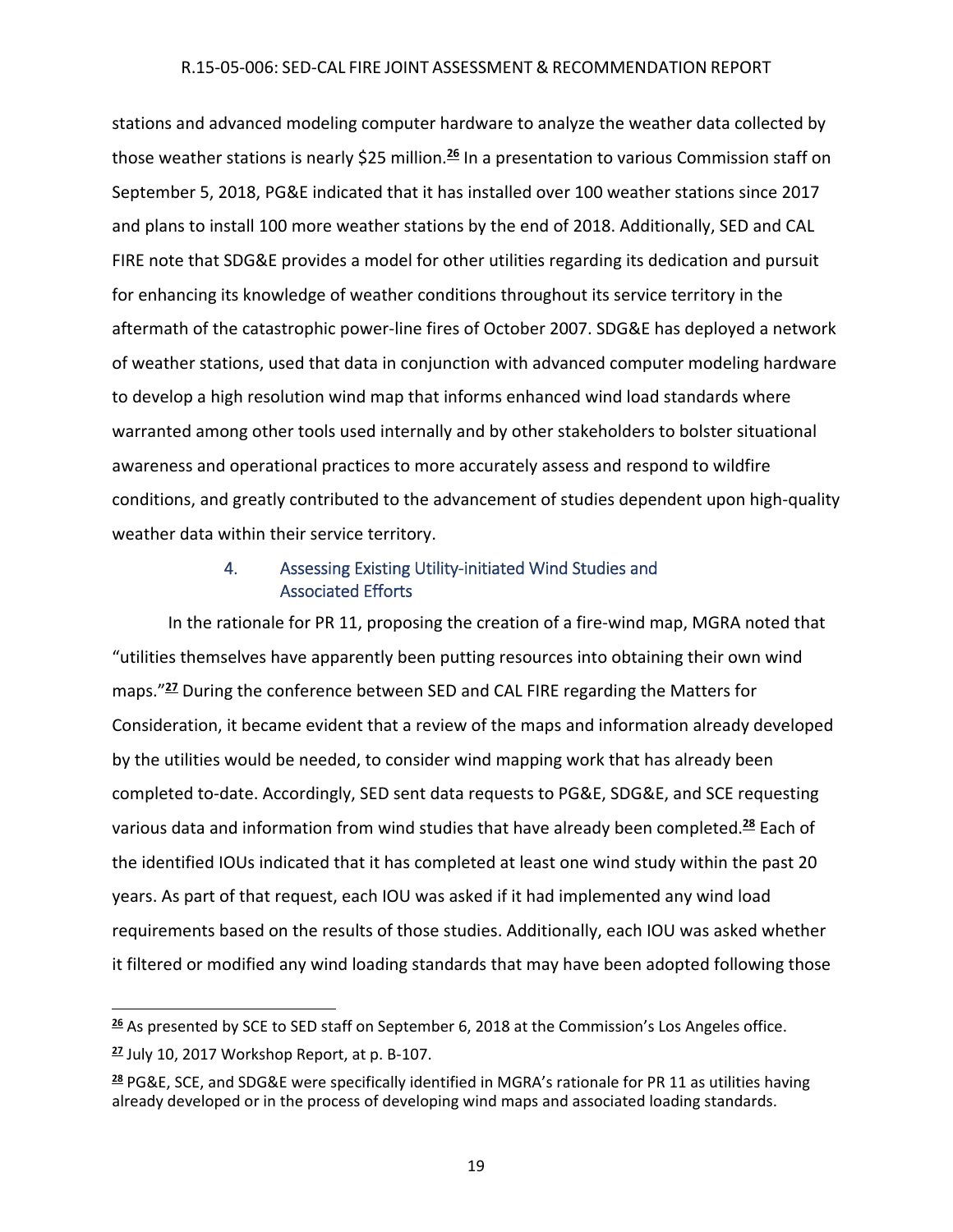studies for fire‐weather conditions. Every respondent indicated that its wind loading standards or practices are not filtered for fire‐weather conditions but were developed from a comprehensive study of all wind loads irrespective of concurrent weather conditions. This reaffirmed SED's and CAL FIRE's position that it does not make logical sense to alter broadly applied general design requirements (i.e. minimum required wind loads) for transient conditions such as fire‐weather when scoping structural loading requirements.

Each IOU confirmed that wind data studies for the purposes of understanding system threats and for use as local knowledge in design and construction of facilities have been conducted. The following summaries of these data development efforts are given below. These summaries are not intended to be comprehensive assessments of the utility's methodology or a commentary on the reasonableness of the utility's approach and results.

#### a) PG&E Wind Study Summary

In 1990, PG&E developed an internal wind map dataset in response to two large storms in 1982 and 1993. Additional storms in the winter of 1995 precipitated a review and refresh of the 1990 maps in 1999, using the same fundamental process. Current data and maps used for design and operations date to 2015. This report outlines the development of extreme wind maps using 394 internal and external surface weather stations from throughout its service territory to compile wind climatology and develop estimates of standard wind design metrics using Generalized Extreme Value statistical models consistent with general best practices. The resultant analysis estimated 50‐year peak 3‐second gust winds at 10 m above ground level, compiled as isotachs (i.e., lines defining areas of homogeneous values) thereby stratifying the PG&E service territory into zones defined by 55, 60, 70, 80, 90, 100, 110, 120, 130, and 140 mph winds. The data and process used appear sound but rely on spot measurement data that is variable, and the spatial interpolation by contouring results in some spatial averaging that should be tested via other data development methods (e.g., fine‐scale gridded downscaling using numerical simulation methods). Preliminary comparisons of PG&E data to other wind climate data (e.g., 2km 50‐year wind interval data developed as part of Fire Map 1 report) showed reasonable correspondence, albeit direct comparisons are difficult owing to the difference in data resolution between the two products. However, SED and CAL FIRE are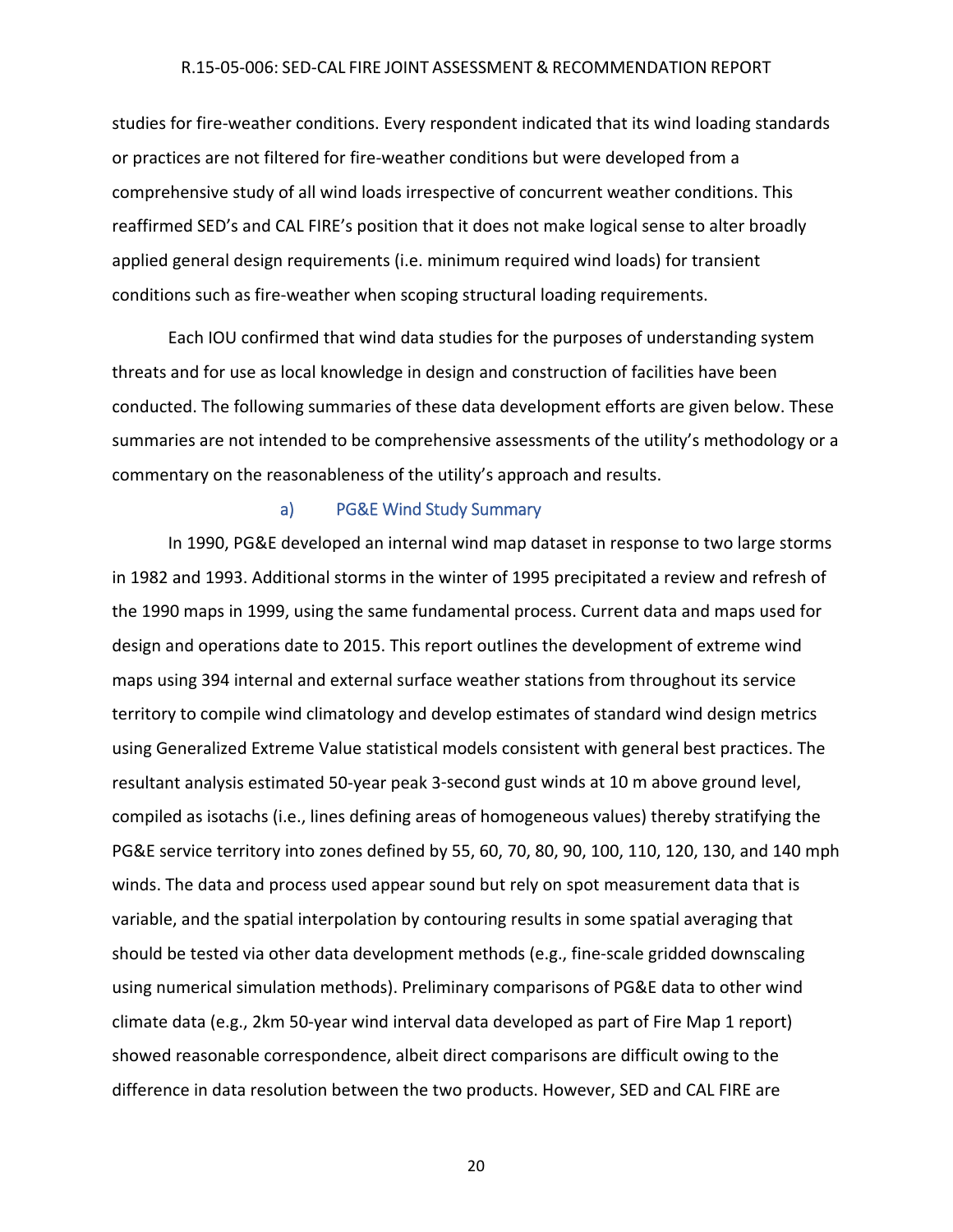confident that the process and resultant data are a very good dataset from which to initiate formal assessment of extreme winds for the purposes of design and operations, both within and outside the specific focus on fire safety (no fire weather filtering was provided).

## b) SCE Wind Study Summary

SCE provided a report outlining the development of similar peak wind data (namely 50‐year peak wind intervals, filtered and unfiltered for fire potential using the Modified Fosberg Fire Weather Index (MFFWI -- which uses additional data describing air temperatures and relative humidity that correspond to fire potential) conducted by REAX Engineering in 2013.**<sup>29</sup>** In contrast to PG&E, these data were developed using the commonly used numerical weather prediction model called Weather Research and Forecasting (WRF) that generates modeled weather variables for a 3‐dimensional gridded area. The process used developed only a selected wind reconstruction based on a temporal filter provided by another dataset reconstruction (North American Regional Reanalysis – NARR) to select specific periods of very high winds, both under fire conducive and more generalized (i.e., wet) conditions. A total of 34 extreme wind events were identified from NARR over the period of 1979 – 2012, for both filtered and unfiltered conditions, and were then run through WRF at a final nested resolution of 1.2 km. Similar statistical models were used and conversions to standard metrics utilized to create data consistent with use in powerline design and operation: the final data provided in the report reflect estimated 50‐year 3‐second peak winds at 20 feet above ground level (AGL) for unfiltered and MMWI filtered conditions.**<sup>30</sup>** Modeled data outputs were validated based on comparisons to the Integrated Surface Database (ISD) from the National Climatic Data Center for wind speed, wind direction, relative humidity and temperature and visually assessed for fidelity though graphical means.**<sup>31</sup>** Our assessment of the wind data compared to IET Map 1 data shows reasonable correspondence for the unfiltered dataset (the only comparison available). Again, these data are relatively consistent with weather and wind data reconstruction conducted by the IET, albeit lacking full temporal reconstruction and with no

**<sup>29</sup>** Reax Engineering, 2013. High Resolution Wind Loading Study. Report prepared for Southern California Edison. Rev. 0, March 26, 2013. Job 12‐0222.

**<sup>30</sup>** Reax Engineering High Resolution Wind Loading Study, Figures 3 and 4 at pp. 11‐12.

**<sup>31</sup>** Reax Engineering High Resolution Wind Loading Study, Figure 5 at p. 14.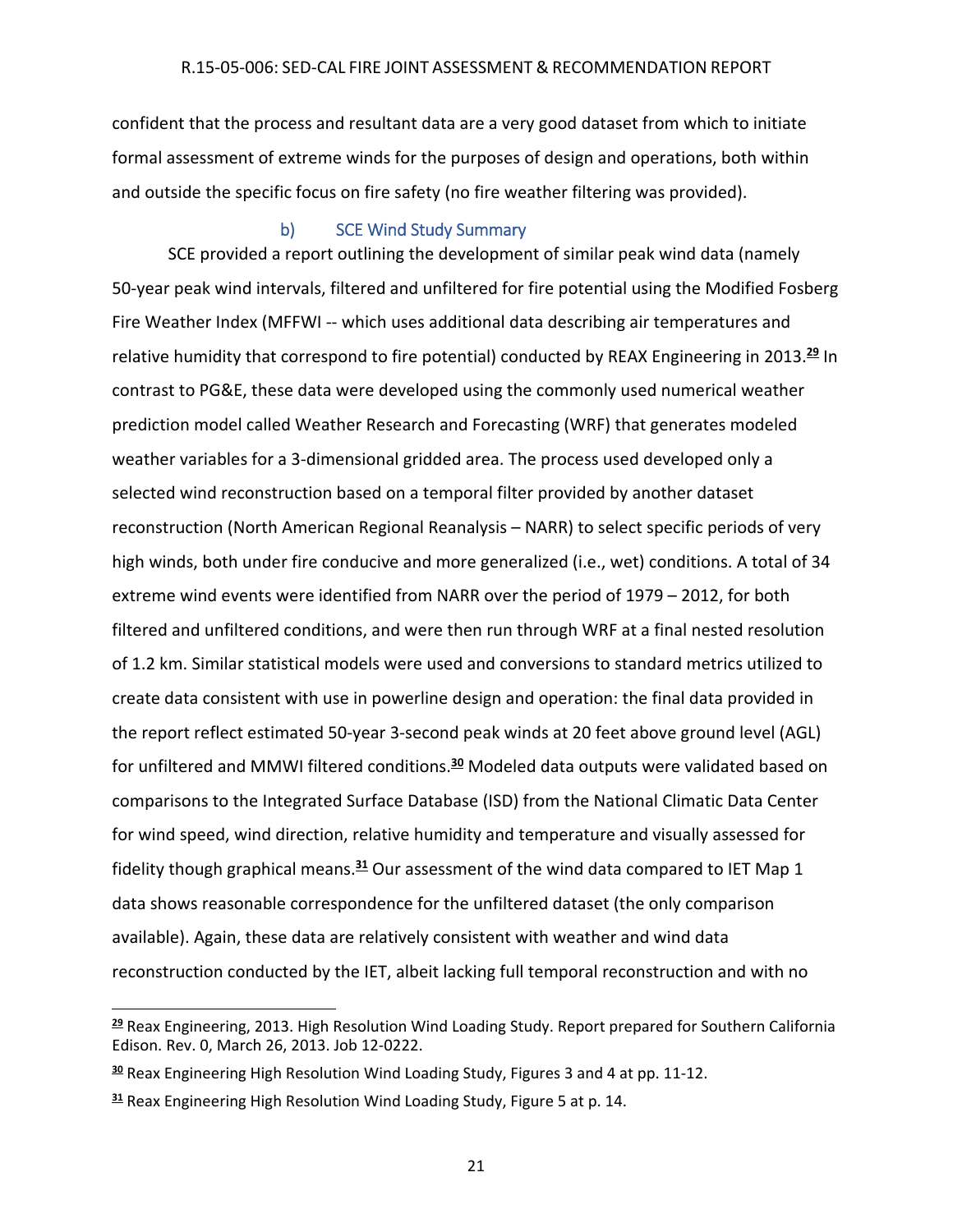bias correction applied to model data based on field‐station measured data. Both of these shortcomings can be addressed in the future as comprehensive climate reconstruction for California is improved over time.

### c) SDG&E Wind Study Summary

SDG&E provided reports and data outlining its wind data development process which utilizes a combination of high resolution weather stations configured on its equipment and distributed throughout its service territory, in conjunction with a 3 km reconstruction for the period of 1984‐2013 (30 years) using WRF. No fire potential filtering was used. In contrast to the study by SCE, wind data was subject to a bias correction process utilizing the data from SDG&E's local mesonet. As with both cases above, a Generalized Extreme Value (GEV) statistical model using annual maximal winds fitted to the Type 1 (Gumbel) distribution was used. This model process has been the standard GEV approach used for estimating wind intervals, but is certainly not the only, nor necessarily the best approach, especially when estimating intervals much longer than the data duration from which they are based on. Furthermore, detailed statistical testing is likely to result in higher quality estimates. The final data is delivered in polygons of equal wind peak ranges similar to that provided by PG&E, where isotachs were developed by comparing the known local data from the mesonet with the WRF outputs;**<sup>32</sup>** the exact process utilized for contouring was not identified but presumed to be manual‐visual. As with the two above cases, preliminary visual comparisons to IET 50-year interval data appear reasonable, and the data represent an acceptable starting point for utility planning and operations.

In summary, all three IOU's are developing spatially resolved data for peak winds that is generally consistent with state‐of‐science methods and provides a sound basis for initial assessment within service territories and comparisons to other ongoing fire‐climate reconstructions. Particularly, an expanded set of surface weather stations to provide high resolution open‐wind data for bias correction and potential very fine scale resolution wind modeling using gridded reconstruction data as inputs into high‐resolution computational fluid

**<sup>32</sup>** SDG&E, 2014. 50‐year Wind Map Polygons – Version 2. Metadata. Credits: B. D'Agostino and S. Vanderburg.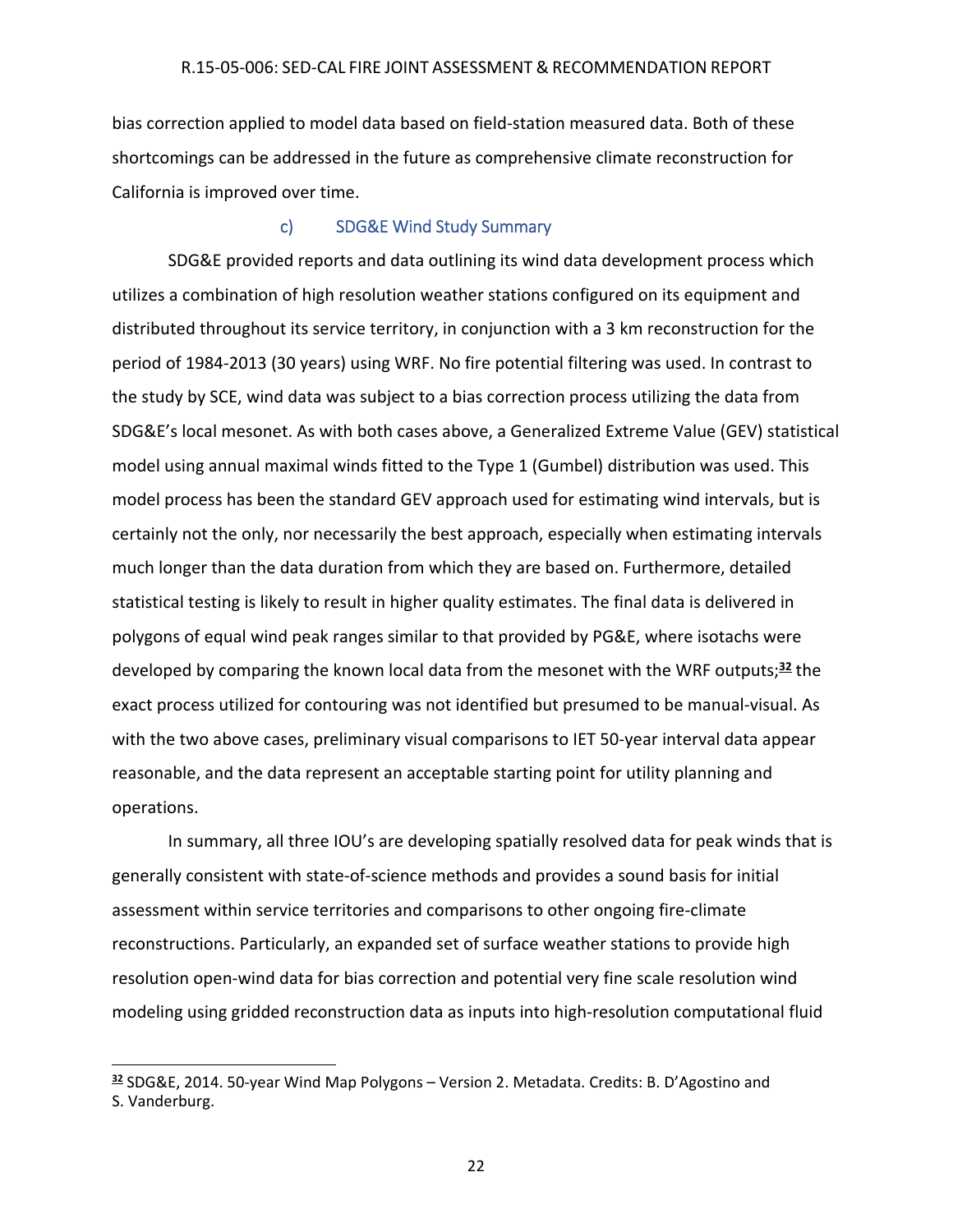dynamics models pose a bright future on improving wind estimates as they relate to both fire and general conditions that impact utilities. SED and CAL FIRE intend to continue to evaluate these individual datasets (and any new ones provided) and compare them to ongoing statewide climate reconstructions through working groups and collaborative efforts established by the CPUC‐CAL FIRE Memorandum of Understanding (MOU) signed in August 2017.

# 5. SED & CAL FIRE‐Proposed Alternative

To adequately assess the merits of developing and adopting a fire‐wind map and associated loading requirements and provide recommendations, it is imperative to consider alternative uses for the time and resources that would be required and compare the value added by the different approaches to make an informed recommendation. For the purposes of evaluating the fire‐wind map and associated loading requirements, SED and CAL FIRE propose the following alternative (herein, "Proposed Alternative"):

> *Require installation of weather stations on circuits throughout the HFTD. Require that the weather stations minimally collect standardized data and make that data publicly available. Require that the data be used to develop or supplement existing utility situational awareness tools and feed into operational decision‐ making processes (i.e. Fire Potential Index, de‐energization policies, recloser disabling policies, etc.). Requirements for density of installations could be scaled in accordance with HFTD Tier classification (e.g. more weather stations in Tier 3 circuits versus Tier 2 circuits) to limit costs, if deemed necessary.*

Nuances and particulars of the Proposed Alternative are provided in more detail in the sections to follow, as appropriate.

# 6. Cost‐Benefit Analysis

As explained in Section III of this report, the cost-benefit analysis conducted is not a traditional cost‐benefit analysis with respect to an evaluation based on an equivalent monetary scale. There are a multitude of reasons why a traditional cost-benefit analysis is not feasible, primarily because there is no agreed upon or widely accepted cost‐avoidance model that could be applied to catastrophic utility-cause wildfires. A cost-avoidance model for catastrophic wildfire would need to be scoped and developed to adequately quantify and assess the monetary benefit gained by reducing the likelihood of failure or ignition associated to any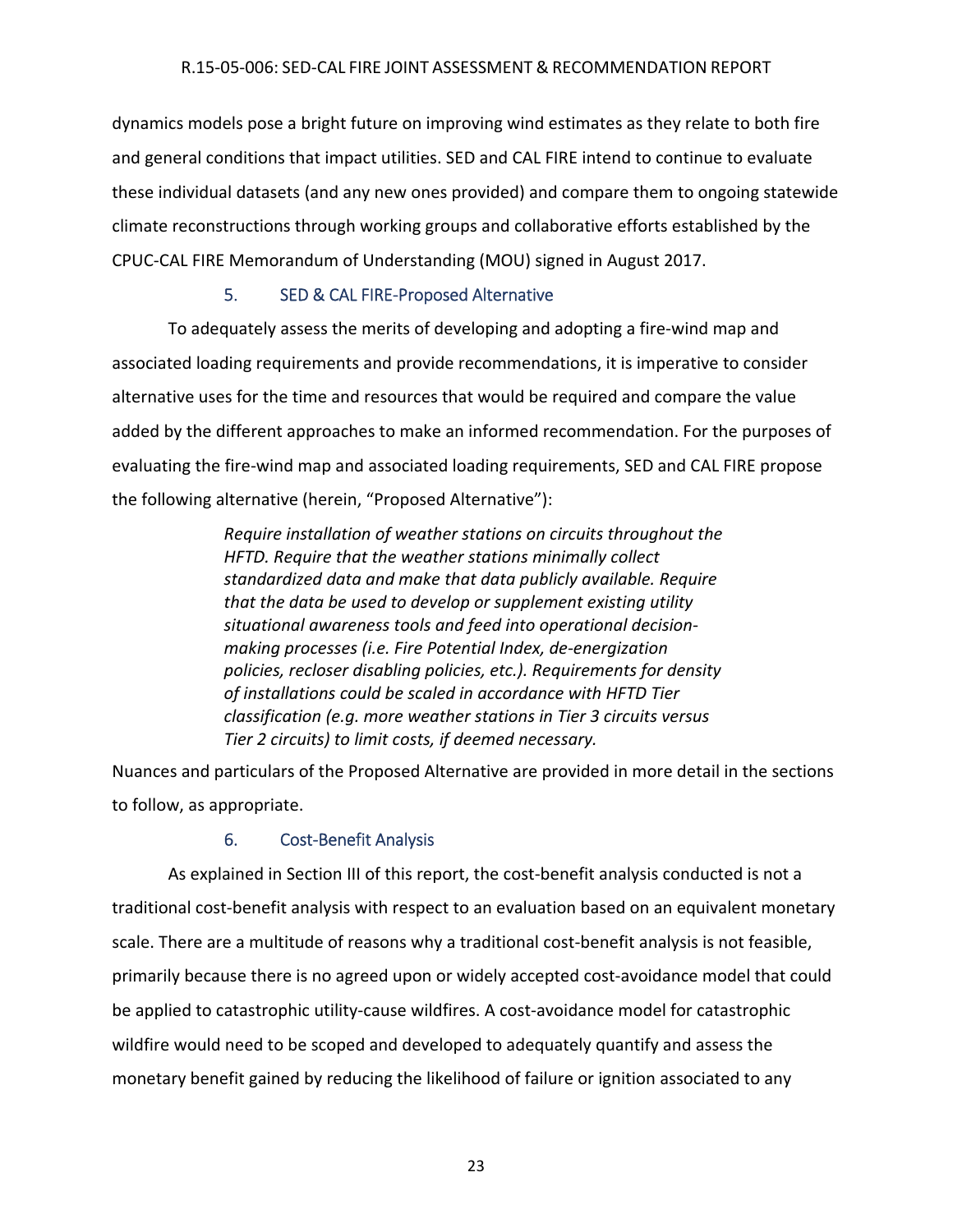regulatory changes.**<sup>33</sup>** Additionally, neither SED nor CAL FIRE is equipped to evaluate implementation costs associated with changes to construction, maintenance, or design requirements. Further complicating the execution of a traditional cost-benefit analysis is that without insight into the extent of where enhanced fire-wind-loads may apply, the quantity by which any new loads will exceed existing loading requirements, or whether the requirements would apply retroactively, it is not possible to calculate an accurate cost assessment. Alternatively, SED and CAL FIRE have decided to provide a narrative of the perceived costs, whether tangible or intangible, and assumed benefits of developing a fire-wind map and adopting associated fire‐wind‐load requirements versus the Proposed Alternative.

## a) Perceived Costs

Without insight into the scope of and preferred methodology for mapping fire-wind and adopting associated fire‐wind‐load standards, SED and CAL FIRE provide general insight into the perceived costs of such an effort based on available information and experience. The nearest analogous Commission‐led mapping product upon which to infer potential cost implications can be found in the development of the Commission's Fire‐Threat Map used to delineate the boundaries of the HFTD.**<sup>34</sup>** While the map products would be different, many similar complications and disagreements about scope, methodology, and process can be expected if the Commission is to oversee the development of a fire‐wind map. Regarding tangible costs, SED notes that nearly \$900,000 and four (4) years of staff time and resources from various stakeholders were required to develop the Commission's Fire‐Threat Map, which forms the basis for delineating the boundaries of the HFTD. Although SED and CAL FIRE do not anticipate the time required for developing a fire‐wind map to be equal to the previous mapping effort, SED notes that the interrelation of loading requirements to other strength and safety factor requirements in GO 95, the necessity for evaluating potential wind load requirement changes holistically, the likely disagreement on the appropriate strength and loading methodology to be used, the expected outcome of that disagreement being extensive scoping and evidentiary

**<sup>33</sup>** SED notes that no sponsor or a PR or alternative PR rationale provided a traditional cost‐benefit analysis as part of its supporting rationale.

**<sup>34</sup>** A brief summary of the Commission's mapping efforts is provided in Section II of this report.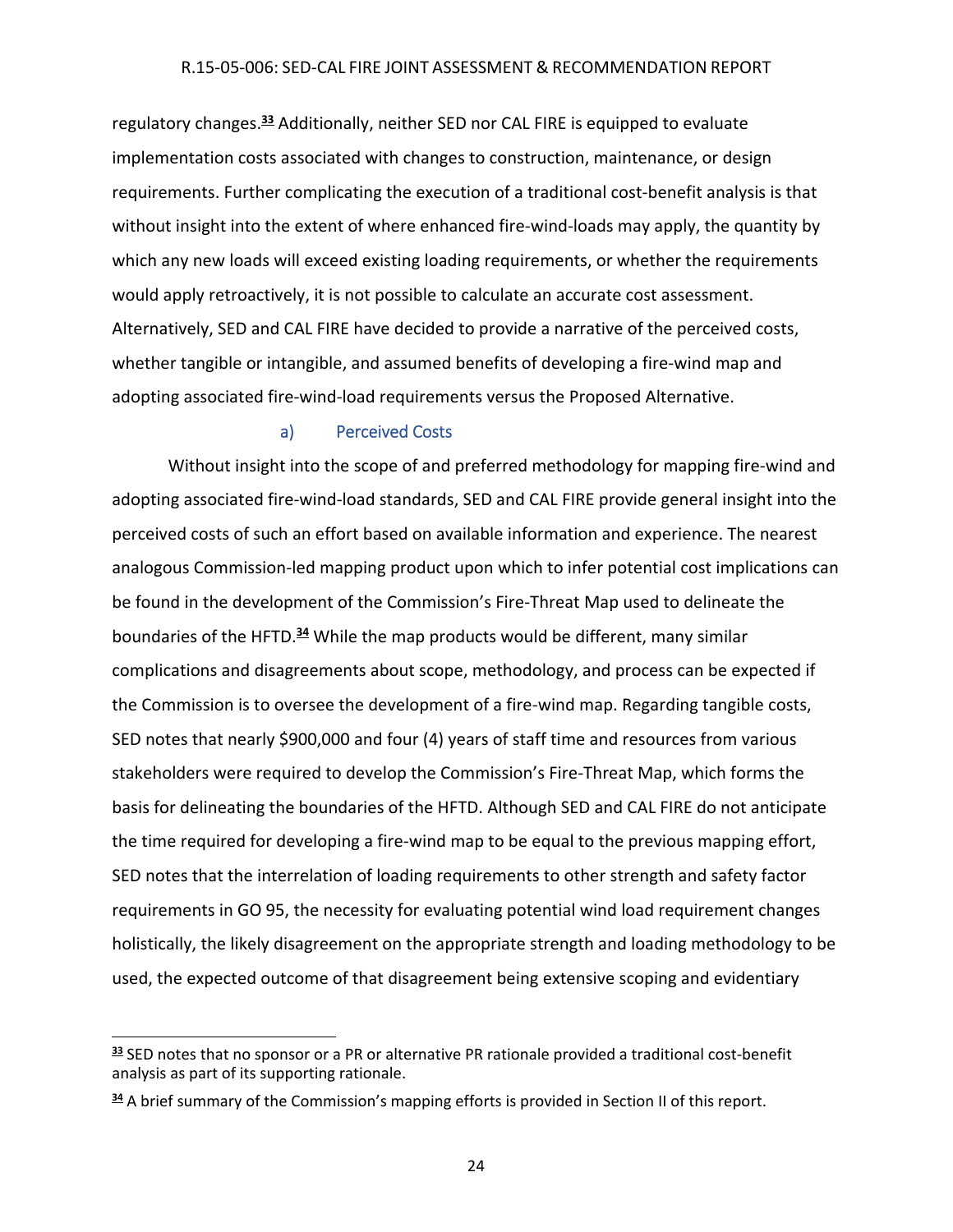hearings, and the time needed to evaluate potential cost implications once the previously identified disagreements are resolved and new fire‐wind‐load standards implemented would probably result in a proceeding and process that takes as much, if not significantly more, time and resources to accomplish.

The costs associated with SED and CAL FIRE's Proposed Alternative can be considered through existing Commission cost recovery mechanisms. The Commission needs to develop high-level requirements for weather stations and establish parameters for data distribution and use, including a mechanism for making this data publicly accessible. Once the requirements have been established, utility applications can be evaluated, and associated costs evaluated as appropriate through ratesetting proceedings. It should also be noted that SED and CAL FIRE anticipate the costs associated with pole replacements that would likely result from modifications to existing GO 95 wind load standards would likely be significant and much higher than deployment of weather stations and associated situational awareness tools.**<sup>35</sup>**

While not covered in the scope of this report, SED advises that careful evaluation of mitigation strategies and costs associated with currently proposed utility programs directed at addressing increasing utility wildfire risk must be performed to ensure cost effectiveness and affordability.

## b) Assumed Benefits

Developing the proposed fire‐wind map and associated fire‐wind‐load standards could add value to the existing regulations, as it would be a step towards rectifying potential discrepancies that may exist between current GO 95 minimum wind load requirements and actual wind load conditions experienced throughout utility service territories. However, detracting from that value, as discussed in Section IV.B.3, is the fact that certain utilities have already completed comprehensive wind studies of their service territories and have developed their own enhanced wind load standards used for the design and construction of their systems.

**<sup>35</sup>** SCE's recently filed Application requests approximately \$25 million for deployment of nearly 800 weather stations. On the other hand, MGRA's rationale for PR 11 estimates a cost of \$1.7 billion just for implementing the proposed changes in SDG&E's service territory. See *Workshop Report* at p. B‐108. SED and CAL FIRE anticipate that the costs of making similar changes in PG&E and SCE service territories could be substantially higher, potentially by order of magnitude.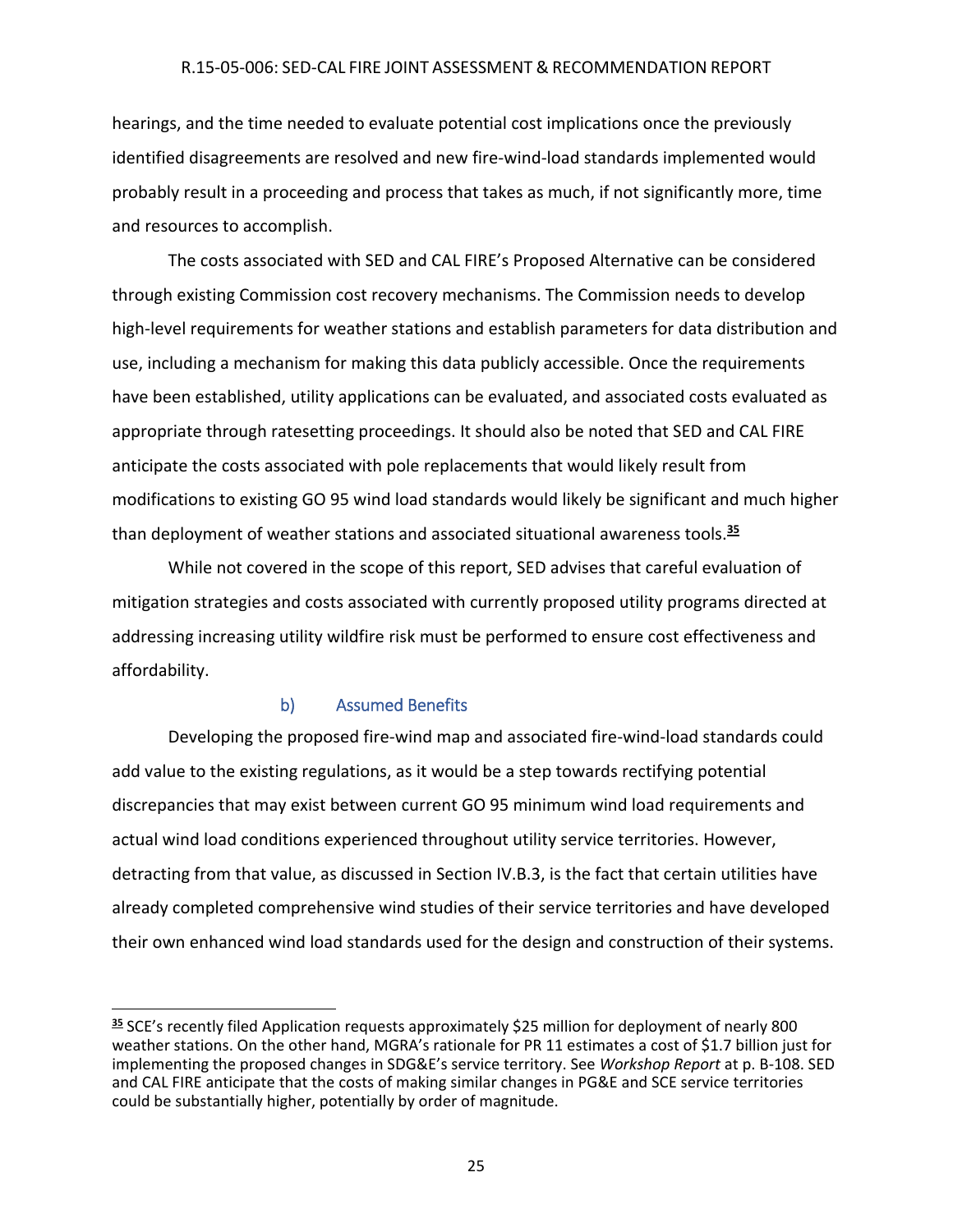SED and CAL FIRE believe that the IOU‐provided wind data offers an acceptable starting point for continued assessment of severe winds both within the context of impacts on fire risks and more generally on system reliability and will utilize the Wildfire Mitigation Plan review and approval process to continue to explore wind data improvement through independent and collaborative means. To the extent that the Commission determines it is necessary and reasonable to modify existing GO 95 wind load standards, SED notes that while the studies completed by PG&E, SCE, and SDG&E do not cover the entire state, the combined service territories of these utilities comprise over 75 percent of the land area of California.**<sup>36</sup>** Moreover, if the Commission determines additional coverage beyond the areas studied in the utility‐ initiated wind studies is needed, SED and CAL FIRE note that ASCE 7‐10 wind maps can be utilized for further augmentation of existing wind load standards in those areas. However, SED and CAL FIRE find that there is insufficient data or information available to conclude that inadequate wind loads used for utility design are a driver for utility‐caused ignitions or that modifying existing wind load standards and associated strength and loading methodologies is an appropriate control mechanism for such a risk. As such, SED and CAL FIRE question the benefit of modifying GO 95 wind load requirements with respect to fire‐wind‐loads, as contemplated in the Matters for Consideration.

Conversely, SED and CAL FIRE have identified a myriad of potential benefits achieved by implementing the Proposed Alternative. Possibly most noteworthy is the immeasurable value gained from the geospatially precise, high resolution data collected by the proposed weather stations. The potential uses for such data are endless and the public benefit provided by its implementation and potential scientific advancement towards better understanding the effects of climate change on California's landscape is immense. Also, the high‐quality weather data collected from weather stations implemented with the Proposed Alternative is opportunely located where existing overhead utility infrastructure (and in turn, people and potential ignition sources from utility infrastructure) exist. SED and CAL FIRE believe the accuracy, efficiency, and quality of any future wind mapping product developed for scoping utility regulations would

**<sup>36</sup>** PG&E, SCE, and SDG&E service territories combined cover approximately 124,000 square miles. The State of California spans 163,696 square miles.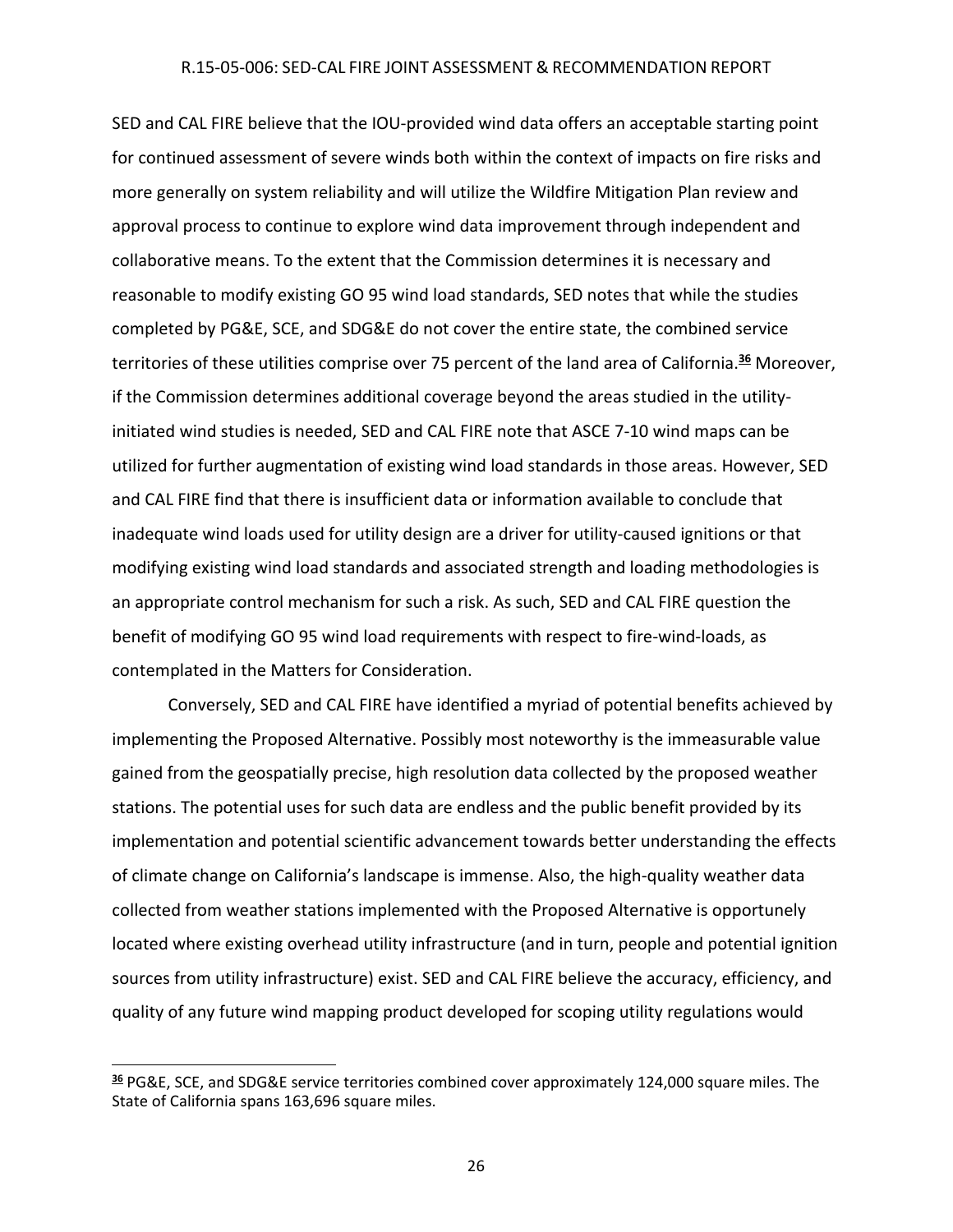profoundly benefit from the existence of this data. MGRA acknowledges the potential benefit gained from high‐quality weather data in its rationale for PR 11 when it states, "However, it would be greatly beneficial if high-quality data (such as the SDG&E mesonet data) and analysis could be incorporated to improve the quality of the maps and the speed with which they could be provided."**<sup>37</sup>** This benefit is further amplified when considering that California's wildfire risk has increased in recent years due to climate change and drought, plus other factors like the growing wildland‐urban interface and significant buildup of fuel on federal and state forest lands.**<sup>38</sup>** As of September 12, 2018, California's 2018 wildfires have burned over 1,485,531 acres,**<sup>39</sup>** damaged or destroyed over 2,500 structures,**<sup>40</sup>** and resulted in six fatalities.**<sup>41</sup>**

Another substantial benefit of the Proposed Alternative is that, if orchestrated and executed in a homogenous and logical manner, the data provided from the weather stations, after sufficient time to allow accrual of enough data for a valid and useful sample size, can lend valuable insight into resolving longstanding questions about the adequacy of existing GO 95 wind load requirements for protecting public safety and ensuring system reliability. SED and CAL FIRE contend that while it is feasible to create a fire‐wind map with existing products and resources, any such product would undoubtedly be inferior to one created with the benefit of higher-quality, more accurate, and spatially precise data that would be provided by the Proposed Alternative. As such, considering the astounding cost implications associated with

**<sup>37</sup>** Workshop Report, at pp. B‐107 – B‐108.

**<sup>38</sup>** To date, 2017 was the costliest and deadliest year of wildfires on record, with California experiencing five (5) of the 20 most destructive fires in its history. More recently, 15 large wildfires burned across the state during August 2018. Two of these wildfires were among the largest in California history: the July 2018 Mendocino Complex Fire is the largest fire in state history, and the July 2018 Carr Fire is the seventh largest according to information provided by CAL FIRE.

**<sup>39</sup>**National Interagency Fire Center ("NIFC"), *National Year‐to‐Date Report on Fires and Acres Burned by State and Agency* (August 29, 2018), *available at*

https://gacc.nifc.gov/sacc/predictive/intelligence/NationalYTDbyStateandAgency.pdf. (Note that this website is updated daily, and the numbers may have increased since September 12, 2018.)

**<sup>40</sup>** NIFC, *National Large Incident Year‐to‐Date Report* (August 29, 2018), *available at* https://gacc.nifc.gov/sacc/predictive/intelligence/NationalLargeIncidentYTDReport.pdf. (Note that this website is updated daily, and the numbers may have increased since September 12, 2018.)

**<sup>41</sup>** Lauren Hernandez and Sarah Ravani, *California Wildfires: Firefighter's death the 6th of 2018; Yosemite Reopens*, S.F. CHRONICLE (August 14, 2018), *available at*https://www.sfchronicle.com/california‐ wildfires/article/Mendocino‐Complex‐fires‐claim‐first‐life‐5‐000‐13154845.php#photo‐15986939.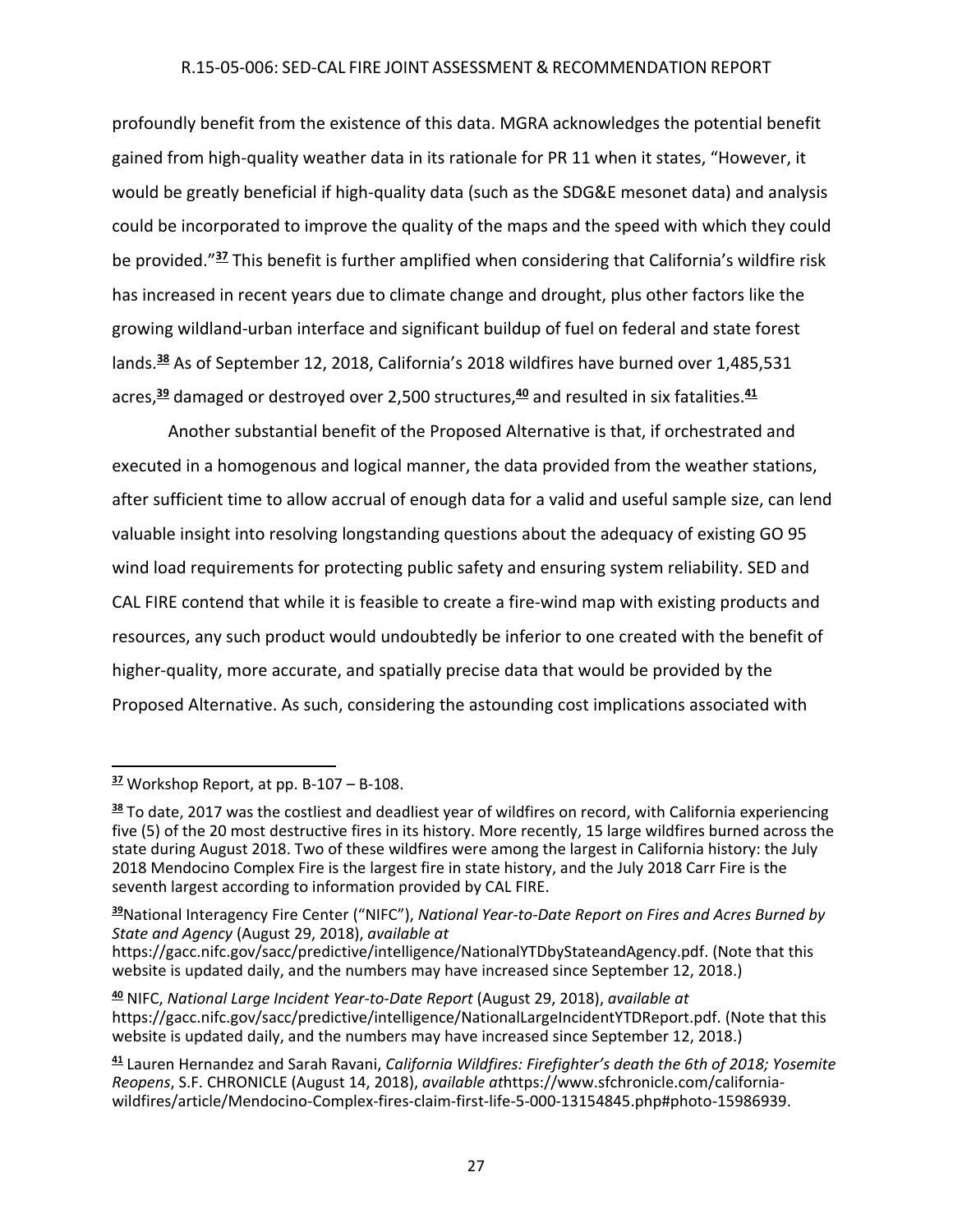potential changes to wind load standards and the small percentage of utility‐caused ignitions attributable to pole failure, SED and CAL FIRE believe the benefit of higher‐quality wind maps provided from the data collected with the Proposed Alternative outweighs the benefit gained from presently developing a fire‐wind map and associated fire‐wind‐load standards. Additionally, SED and CAL FIRE note that MGRA's proposal for a fire‐wind map and associated fire-wind-load standards wouldn't be implemented for a considerable amount of time to allow for proper vetting of cost implications and the extent to which existing infrastructure would have to be retrofitted or replaced. Following the development and adoption of a fire-wind map and associated fire-wind-load standards, which would likely take a couple of years at least, the MGRA proposal envisions needing an additional GRC cycle plus 12 months (potentially four years) to conduct a cost estimate for upgrading existing facilities. Additionally, the proposal provides an undetermined timeframe for phased completion of potential remediation or replacement work, in accordance with risk exposure based upon the findings from analyses performed during RAMP and GRC proceedings, before actually implementing the proposed changes.**<sup>42</sup>** Therefore, it could conceivably take over six (6) years before any perceived benefit from the creation of a fire-wind map and associated fire-wind-load standards is realized. In contrast, an additional six (6) years of high‐quality weather data could dramatically improve the extrapolation and creation of a robust climatological dataset that could be refined and filtered for a multitude of uses.

An additional benefit of the Proposed Alternative includes substantial improvements of utility situational awareness capabilities through the availability of real‐time weather data. These enhanced capabilities will allow utilities to more accurately assess and respond to wildfire conditions. The information gained from the Proposed Alternative can also be used to further strengthen operational practices regarding fire safety and system resiliency. This data would also be useful for informing utility de‐energization practices and policies through enhanced system knowledge and real‐time data. The Proposed Alternative benefits other key stakeholders as well. For example, the information provided from the Proposed Alternative can improve fire agencies' ability to prepare for emerging fires and improve identification and

 **<sup>42</sup>** Workshop Report, at p. B‐110.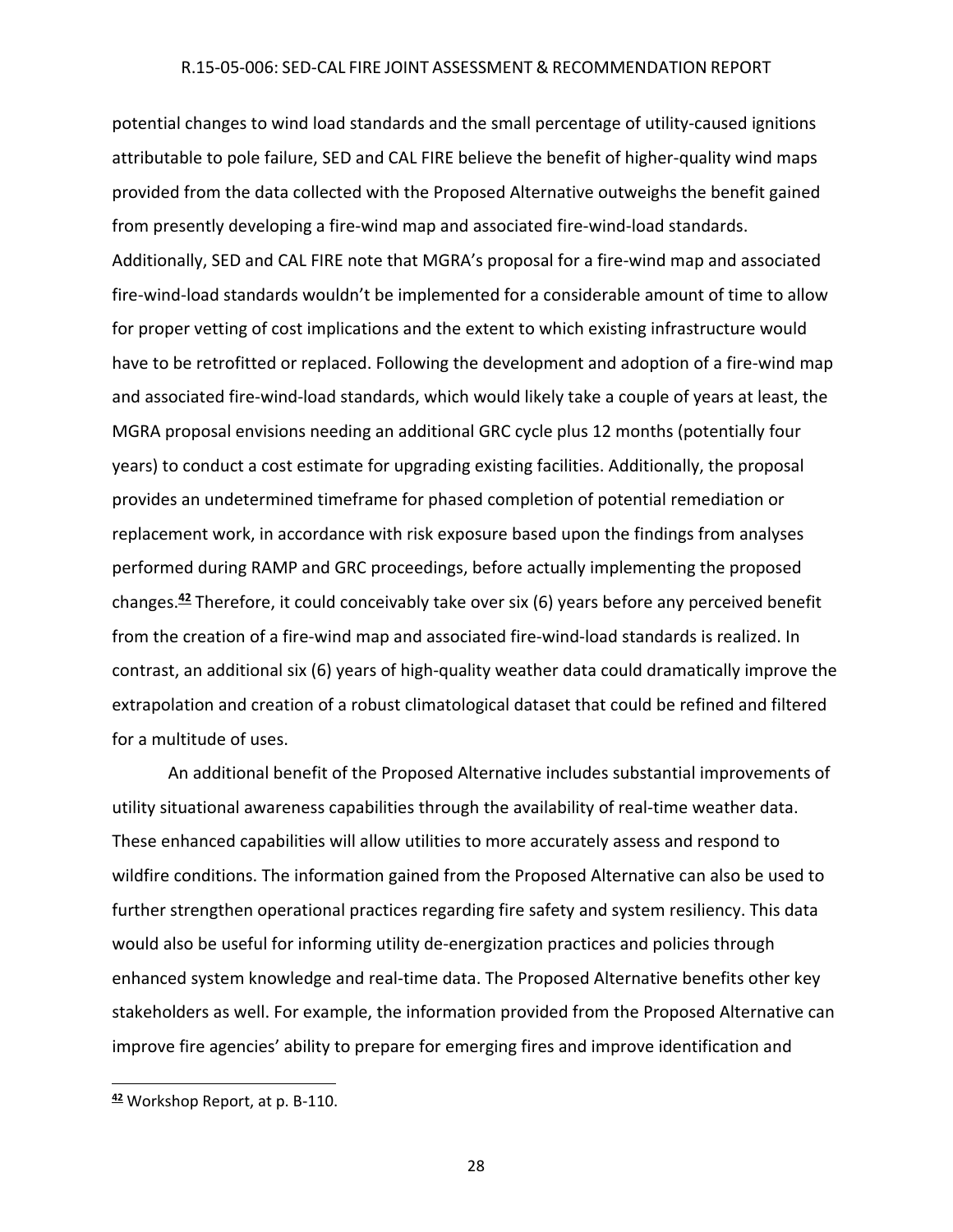response times. Due to its public availability, the information could be utilized by universities, academic institutions, or other agencies with aligned interests in studying the weather effects of climate change. Lastly, the data and information provided by the Proposed Alternative can be used to develop various tools to bolster utilities' predictive fire potential capabilities, such as SDG&E's Fire Potential Index (FPI) or Santa Ana Wildfire Threat Index (SAWTI). The benefit of a tool such as FPI is remarkable.**<sup>43</sup>** The FPI is a comprehensive fire risk assessment tool used to make operational and maintenance decisions related to fire prevention. Customarily, utilities rely on the issuance of Red Flag Warnings from the National Weather Service as a precursor to set various fire mitigation policies (e.g. disabling of automatic reclosers, limitation on certain construction/maintenance activities, etc.) into action. While Red Flag Warnings can be a useful indicator or fire threat potential in general, tools like the FPI are specifically applicable to informing the fire potential from utility infrastructure and thus provide far greater operational value. Coincidentally, a study of SDG&E's FPI data compared to Red Flag Warning issuances and fire ignition data reveals that, since its inception on October 11, 2012 through August 9, 2018, there have been a total of 794 days where SDG&E's FPI provided a rating of "Elevated" or "Extreme" in at least one SDG&E operational district, but there were no Red Flag Warnings issued. During the course of those 794 days, a total of 100 individual fire ignitions took place, illustrating the usefulness of and operational value of having high‐quality weather data and using that data to develop and implement tools to guide operational and maintenance decisions related to fire prevention. If SDG&E had solely relied on the issuance of Red Flag Warnings, it would have been far less prepared to mitigate or respond to any of those 100 ignitions.**<sup>44</sup>**

Finally, SED and CAL FIRE point to ongoing development of map data (including wind) currently undertaken by CAL FIRE and its direct overlap and likeliness to supersede in both accuracy and precision any fire‐wind mapping efforts the Commission may engage in.

**<sup>43</sup>** SDG&E's FPI is a fire potential rating system that has three categories ranging from least to most severe, as follows: (1) Normal, (2) Elevated, and (3) Extreme.

**<sup>44</sup>** SED and CAL FIRE note that only five (5) percent of the 100 ignitions resulted in fires of over 10 acres and only two (2) percent resulted in fires over 100 acres, illustrating the usefulness of situational awareness tools in abating large, catastrophic fires.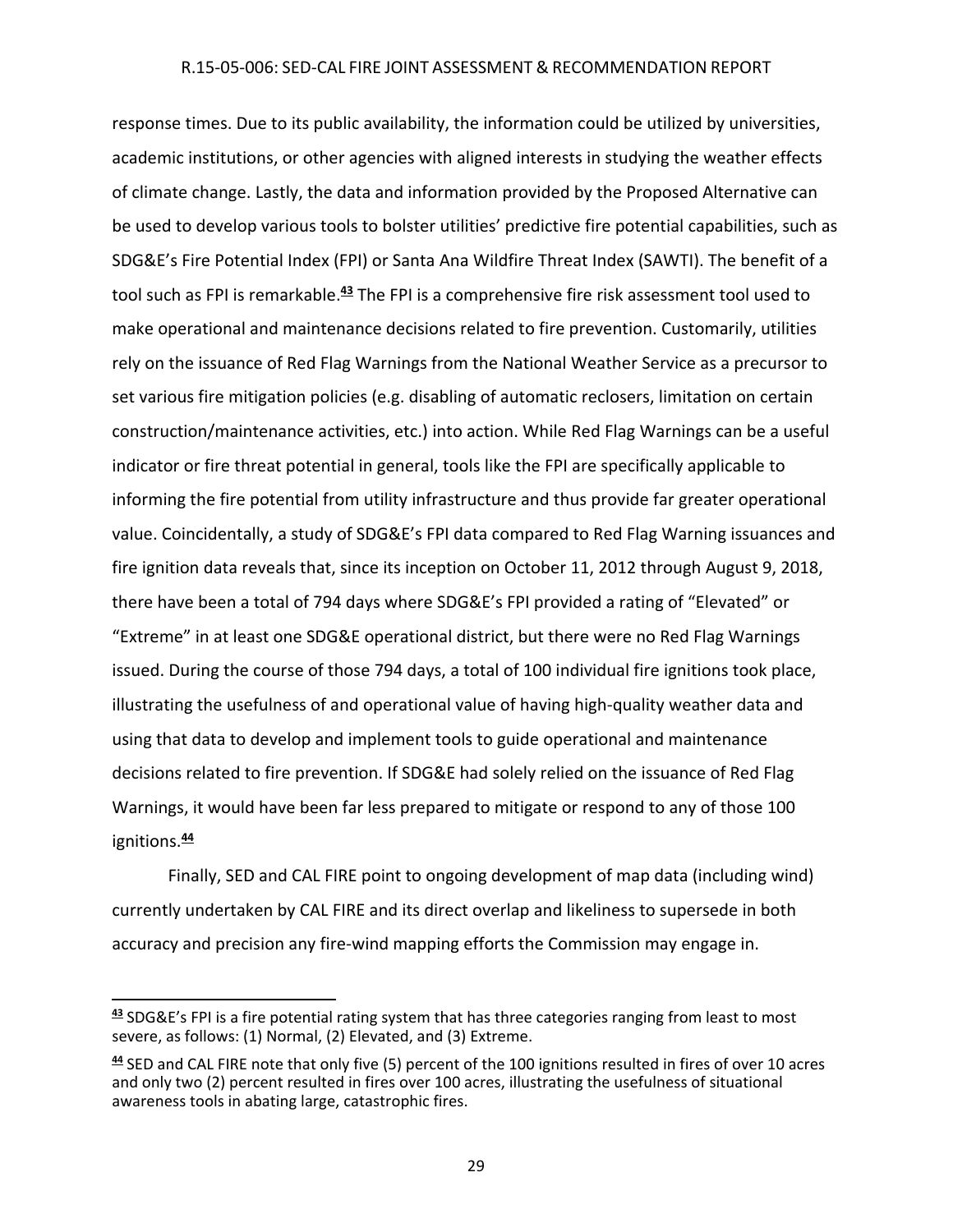Furthermore, considering recent legislative actions, SED and CAL FIRE contend that the explicit requirements for inter‐agency collaboration in the review and evaluation of utility Wildfire Mitigation Plans provides a clear means and mechanism for continued evaluation of utility system vulnerabilities as they relate to fire risk. Wind events are fundamental to many of these vulnerabilities. SED and CAL FIRE plan to work with all utility companies to assure that internal data and analysis makes sense in a quantitative risk assessment process and will continue to hone in on improving fire safety and, in the process, hopefully assist in improved local knowledge used for augmenting design load standards.

C. Recommendations

# 1. Do Not Commence a Proceeding to Develop a Fire‐Wind Map and Associated Changes

SED and CAL FIRE's joint‐recommendation is to not commence a rulemaking to develop a fire‐wind map and associated fire‐wind load standards. There is a plethora of reasons, as described throughout this report, which lead SED and CAL FIRE to make this recommendation. Primarily, it is nonsensical to create fire‐wind data independent of full‐seasonal reconstructions because: (1) applying fire potential to a full season climate reconstruction allows for assessing anomalous off‐season events that appear to be occurring more frequently – fire days now occur mid-winter in some years – and must also be understood, and (2) design standards for reliability should be based on peak winds independent of fire hazards. Other factors contributing to this recommendation include the corresponding evaluation this type of change would impute on the entirety of GO 95's strength and loading section and methodology, the amount of time it would likely take before the benefits of any adopted changes in accordance with a fire-wind map or associated fire‐wind‐load standards are realized, the potential delays associated with disagreements on scope and methodology among various stakeholders should a rulemaking be initiated, the fact that utility‐led wind studies covering three‐quarters of the state have already been performed and seem reasonable, and the potential costs involved compared to the marginal benefits gained. Additionally, while not directly in the scope of this report, SED believes it is highly probable that ratepayer funding has already been appropriated or is currently being considered for expenditures related to programs and operational or design changes implemented by IOUs that rely on the results of the utility-led wind studies. As such,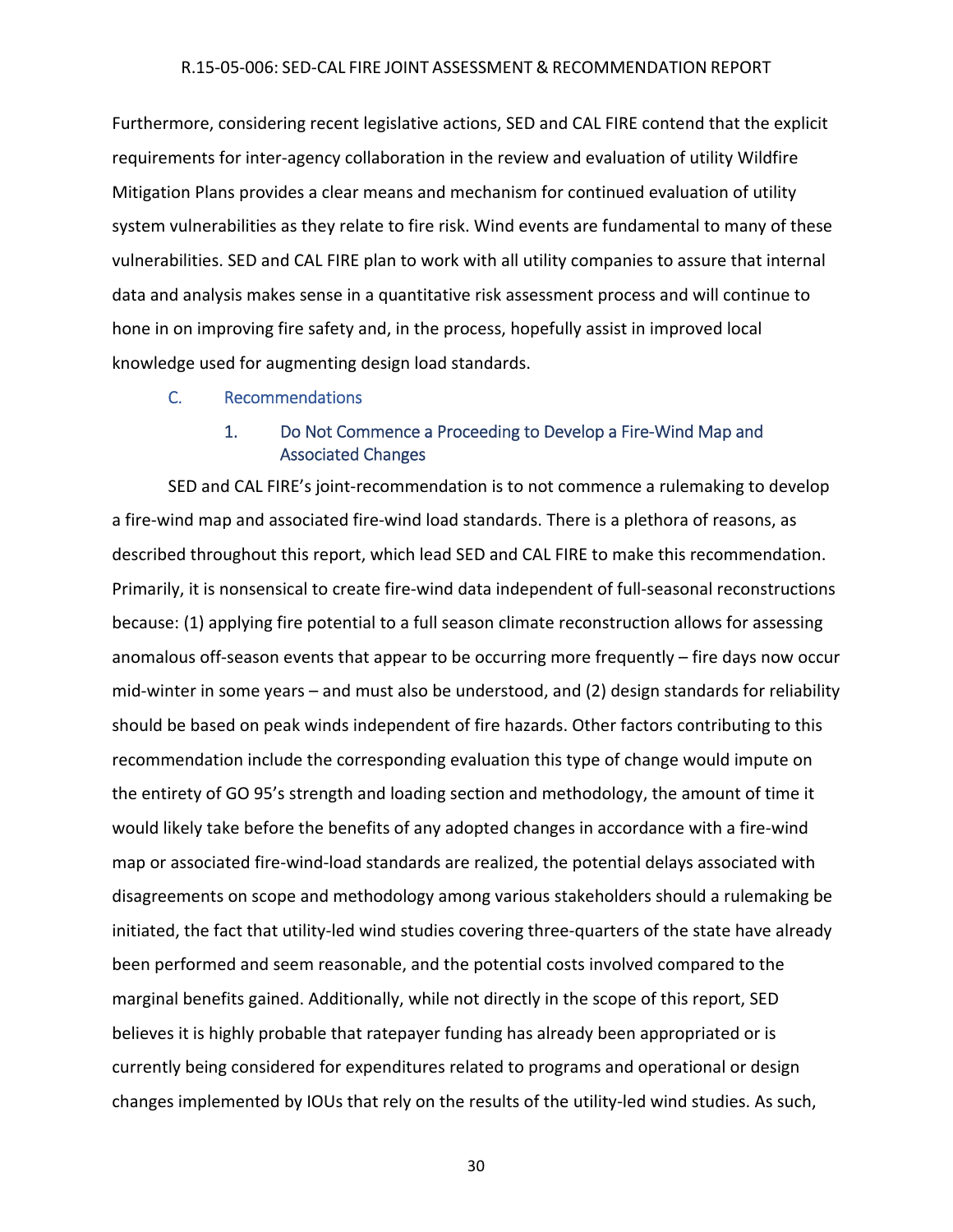any ratepayer funds appropriated to developing a fire‐wind map and associated fire‐wind‐load standards would have to be evaluated against the reasonableness and justification of costs associated with monies already approved by the Commission and currently being expended by utilities.

SED and CAL FIRE acknowledge that more accurate and resolved wind data would provide a basis for evaluating the adequacy of existing GO 95 loading requirements but believe there are far greater opportunities for efficiently and precisely developing such data through alternative means. Accordingly, SED and CAL FIRE provide a set of recommendations associated with the Proposed Alternative and related matters below.

#### 2. Broad Deployment of Weather Stations & Use of Data

SED and CAL FIRE recommend the required installation of weather stations throughout the HFTD. SED and CAL FIRE believe the value provided by the high‐quality weather data that would be afforded by this recommendation far outweigh any potential value gained by developing a fire‐wind map and associated fire‐wind‐load standards. In fact, SED and CAL FIRE assert that the availability of such high-quality weather data will greatly improve the accuracy and precision of any future wind map products the Commission deems necessary. Moreover, SED and CAL FIRE note that both electric utilities and the state are working on state‐of‐science process for weather reconstruction, with a focus on wind. Those efforts would benefit more from careful deliberation and coordination that could be achieved through inter-agency collaborative efforts, than isolated mapping initiatives that would likely result in duplicative effort and squandering of valuable time and resources. Considering the immense benefits provided from the high‐quality data collected by the proposed weather stations as described in Section IV.B.6 and other parts of this report, the cost involved with widespread deployment throughout the HFTD, and the fact that utilities have already completed or have begun implementing similar programs, SED and CAL FIRE find it prudent to recommend the Commission adopt requirements for the installation of weather stations on utility infrastructure throughout the HFTD.

From a process perspective, there are several matters that would have to be addressed to ensure data consistency and usefulness. Given that different utilities meteorology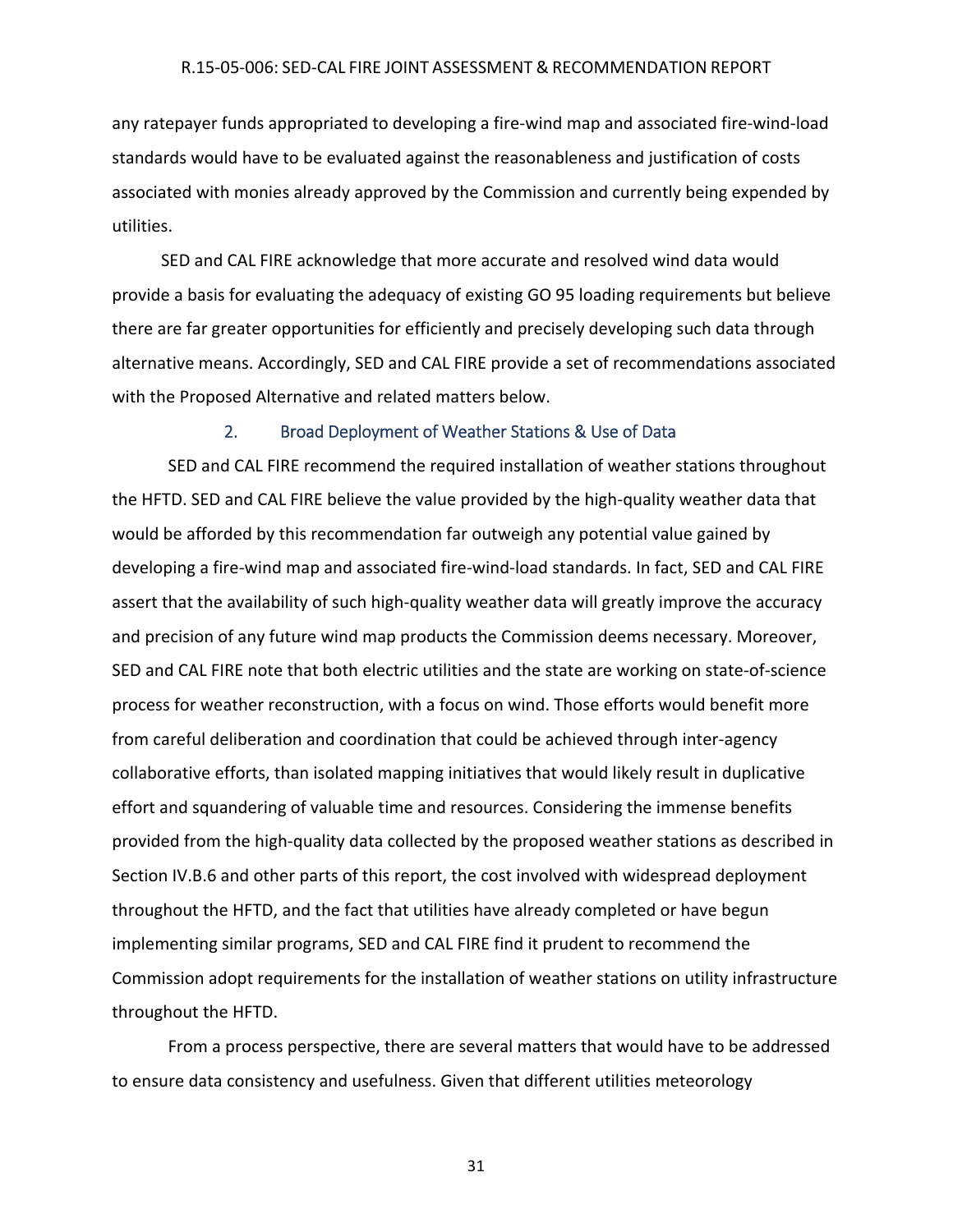capabilities and maturity vary, SED and CAL FIRE recommend a careful assessment of existing weather station deployment practices and strategies, followed by a narrowly-scoped rulemaking to: (1) evaluate and adopt best practices, (2) consider potential installation, siting/density, data collection, data storage/availability, and implementation requirements, (3) and consider associated changes to existing GO 95 requirements. Additionally, SED and CAL FIRE recommend the study of existing modeling techniques, lessons learned, and operational and predictive tools developed by SDG&E utilizing its weather data to evaluate the potential for developing statewide tools and applications. However, SED and CAL FIRE are confident there is sufficient means and mechanism established through the CPUC‐CAL FIRE MOU to perform the necessary assessment and vetting of potential implementation opportunities of various models and operational or situational awareness tools.

# 3. The Commission Should Clarify the Intent and Extent of Utility Obligations to Know Local Conditions in its Service **Territory**

MGRA's rationale for PR 11 provides several reasonable arguments as to the shortcomings of the requirement for design, construction, and maintenance with regard to "known local conditions"**<sup>45</sup>** as mandated by GO 95, Rule 31.1.**<sup>46</sup>** These arguments include a lack of clarity/direction from the Commission detailing the extent of utility responsibility to know local conditions, a concern that the language of Rule 31.1 is written such that it incentivizes ignorance of local conditions, and ambiguity around when a utility claims it became knowledgeable of such local conditions. SED and CAL FIRE acknowledge the arguments against augmenting loading requirements based on utilities' local knowledge in lieu of prescribed wind loading standards adopted directly into GO 95 but believe that these issues can be resolved via additional Commission guidance. As such, SED and CAL FIRE recommend that the Commission

 **<sup>45</sup>** GO 95, Rule 31.1, *Design, Construction, and Maintenance*, states in part, "Electrical supply and communication systems shall be designed, constructed, and maintained for their intended use, *regard* being given to the conditions under which they are to be operated, to enable the furnishing of safe, *proper, and adequate service*. For all particulars not specified in these rules, design, construction, and maintenance should be done in accordance with accepted good practice *for the given local conditions known at the time by those responsible for the design, construction, or maintenance of communication or supply lines and equipment*…" (emphasis added).

**<sup>46</sup>** Workshop Report, at pp. B‐105 – B‐106.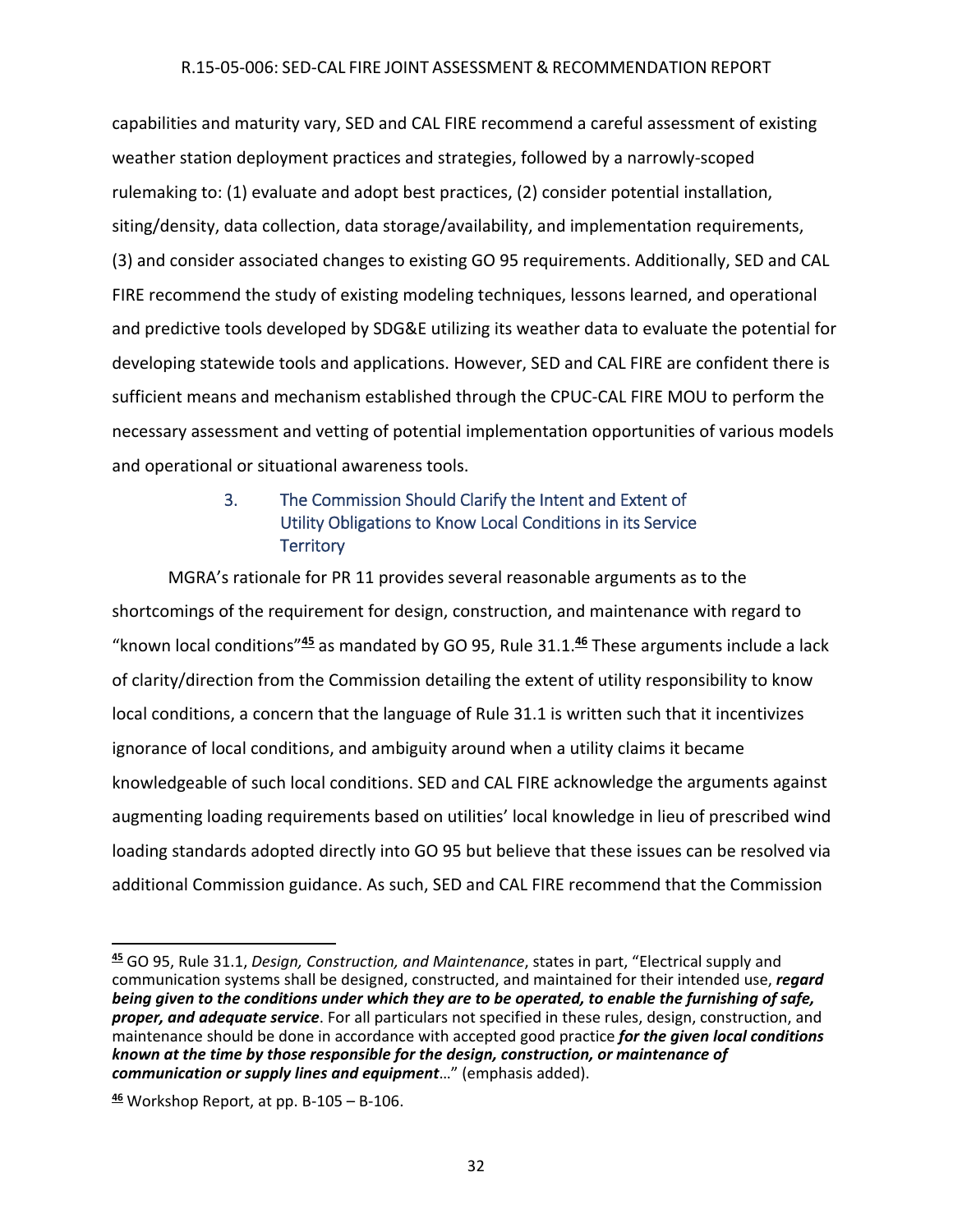provide guidance to clarify the extent of utility responsibility to know local conditions and reinforce that the language of Rule 31.1 must not be interpreted in a manner that encourages ignorance of local conditions. Rather, the Commission should clarify the intent of the rule as encouraging utilities to continually seek knowledge of local conditions and design, construct, and maintain its system in accordance with that knowledge.

SED and CALFIRE also note that there may be opportunities to further vet utility‐ developed wind studies (i.e., local knowledge) through the collaborative review and evaluation of utility Wildfire Mitigation Plans, as required by legislation.

# V. GO 95, Rule 18‐A Level 2 Fire‐Safety Risk Correction Timeframe

# A. Feasibility Evaluation

The purpose of GO 95 is to "ensure adequate service and secure safety to persons engaged in the construction, maintenance, operation or use of overhead lines and to the public in general."**<sup>47</sup>** Rule 18 of GO 95 requires the correction of overhead utility facilities that pose a risk to safety or reliability, or otherwise do not comply with GO 95. These requirements include:

- 1. Every communications utility and electric utility must have an auditable maintenance program for its overhead facilities that (A) includes a timeline for correction of identified safety hazards**<sup>48</sup>** and potential GO 95 violations, and (B) prioritizes and completes corrective actions as follows:
	- a. *Priority Level 1* is an immediate risk to safety or reliability with a high probability for significant impact. The utility must take corrective action immediately, either by fully repairing the risk or by temporarily repairing and reclassifying the risk to a lower priority.
	- b. *Priority Level 2* is any other risk of at least moderate potential impact to safety or reliability. The utility must take corrective action, either by fully repairing the risk or temporarily repairing the risk and re‐classifying the risk to a lower priority. The repair period must be commensurate with the level of risk and cannot exceed (A) six months for fire risks located in Tier 3 of the HFTD; (B) 12 months for fire risks located in Tier 2 of the

 **<sup>47</sup>** GO 95, Rule 11.

**<sup>48</sup>** Rule 18 defines the term "safety hazard" as "a condition that poses a significant threat to human life or property."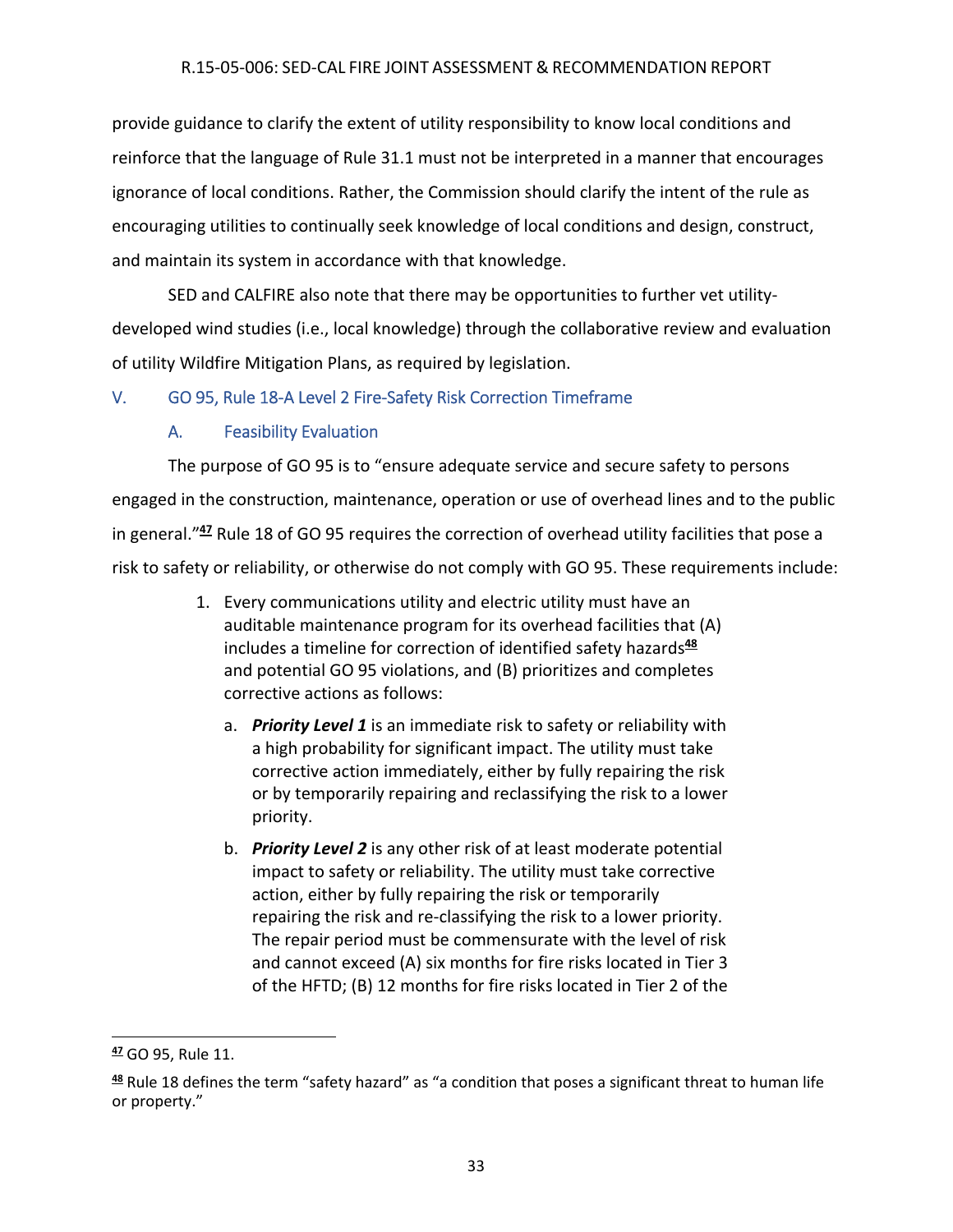HFTD; (C) 12 months for risks that compromise worker safety; and (D) 59 months for all other Priority Level 2 risks.

- c. *Priority Level 3* is any risk of low potential impact to safety or reliability. The utility must take corrective action within 60 months, with certain exceptions.**<sup>49</sup>**
- 2. Upon completion of a corrective action, the utility's records must show the nature of the work performed, the date(s) the work was performed, and the identity of the persons who did the work.

The matter before SED and CAL FIRE for consideration is strictly limited to potentially modifying (from 12‐months to 6‐months) the maximum allowable timeframe for repair of Priority Level 2 fire risks in Tier 2 of the HFTD. Given the fact that utilities must already correct safety hazards and potential GO 95 violations in accordance with Pub. Util. Code §451 and GO 95, Rule 31.1, assessing the feasibility of doing so is a trivial exercise, and consequently is not discussed in detail. The substantive matter to consider pertains to the costs and benefits of cutting the allowable timeframe for corrective action of Priority Level 2 fire-safety risks in Tier 2 of the HFTD in half. As such, these matters are discussed in further detail in the sections below.

# B. Merit Evaluation

To determine whether shortening the timeframe for corrective action by half, as contemplated in the Matters for Consideration, was reasonable, SED and CAL FIRE first considered the scope and ensuing impacts of implementing such a change. Gauging the potential scope of condensing the corrective action timeframe by half turned out to be quite difficult for various reasons. First, Tier 2 covers nearly 58,000 square miles, representing approximately 36.5 percent of California's total land area.**<sup>50</sup>** Accordingly, any sweeping changes made to the requirements in Tier 2 would impact over one-third of the state and carry potentially substantial cost implications. Moreover, determining potential cost implications is conflated by several issues, the primary one being the ambiguous nature of the term "fire risk," as used in the context of Rule 18, and how different utilities define this term. The proposed

**<sup>49</sup>** This requirement was implemented following the issuance of D.17‐12‐024.

**<sup>50</sup>** Information sourced from *Response of the Peer Development Panel to Administrative Law Judges' October 6, 2017 Ruling – Additional Shape B Map Information* filed on November 20, 2017, at Appendix A, page A‐10.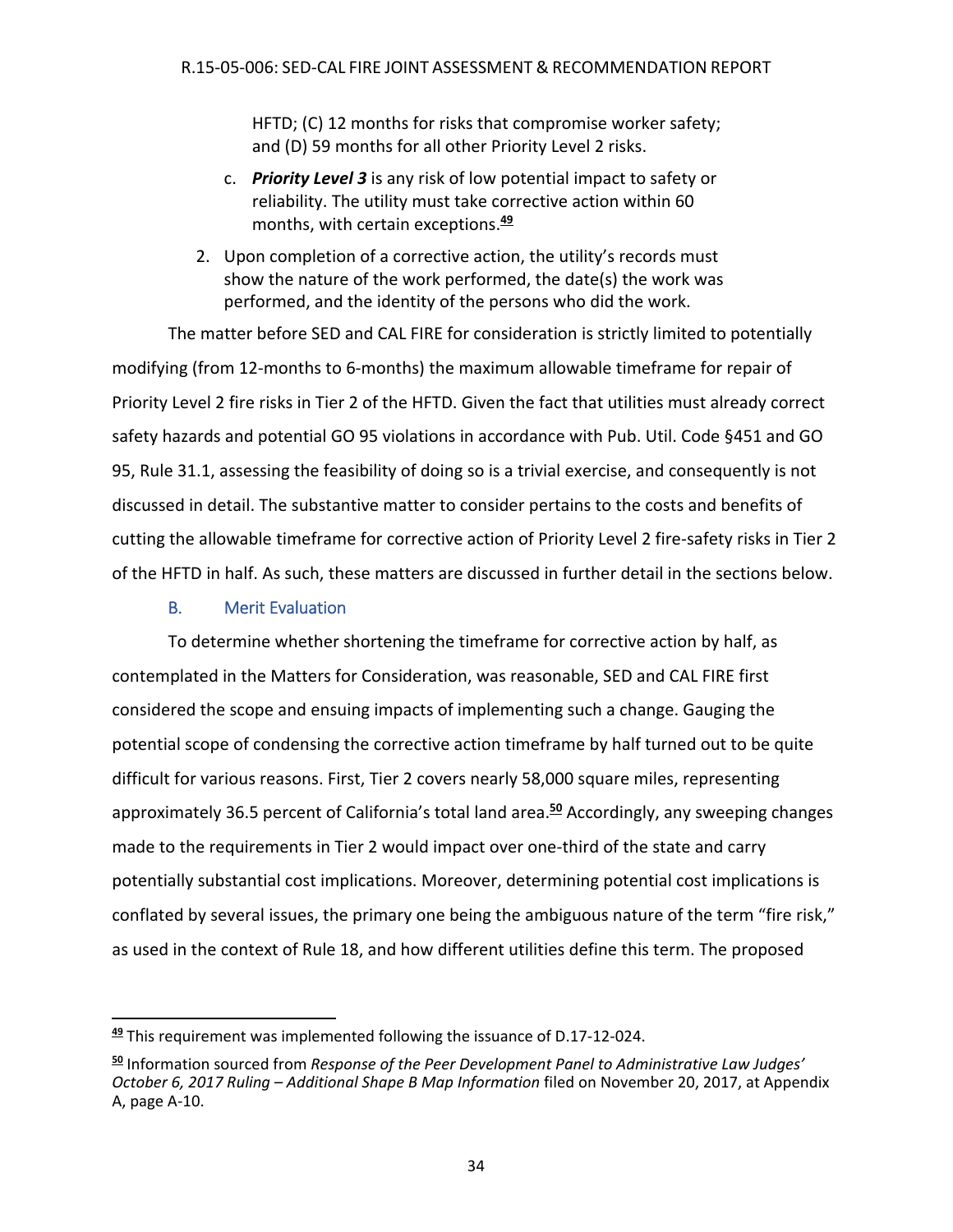6‐month corrective action timeframe in Tier 2 of the HFTD is limited to those safety hazards or potential GO 95 violations that present "fire-safety risks."<sup>51</sup> However, the term "fire-safety risk" is not defined anywhere in GO 95, D.17‐12‐024, or D.18‐05‐042. As such, this introduces an inherent ambiguity, as there is no basis for consistency among how utilities determine which safety hazards or potential GO 95 violations present a "fire-safety risk." Consequently, there may conceivably be a myriad of safety hazards or potential GO 95 violations that could potentially be characterized as presenting a "fire‐safety risk," and any attempt to quantify the volume of or cost implications associated with such issues would be an exercise in futility.**<sup>52</sup>**

It is important to note that while R.15‐05‐006 was ongoing, another proceeding, R.16‐12‐001, was initiated to consider revisions to Rule 18.**<sup>53</sup>** After issuing D.17‐12‐024, and the instructions to SED and CAL FIRE to confer and produce a report regarding the Matters for Consideration, the Commission issued D.18‐05‐042 in R.16‐12‐001 – approving a settlement agreement that amended Rule 18.**<sup>54</sup>** Until the Commission's issuance of D.18‐05‐042 on May 31, 2018, there was no specified timeframe for corrective action of Priority Level 3 safety hazards or potential GO 95 violations. D.18‐05‐042 set a maximum corrective action timeframe for Priority Level 3 risks at 60 months. However, due to the contention by numerous parties that certain Priority Level 3 risks were of such low risk and potential impact that the effort associated with correction of those safety hazards or potential GO 95 violations presents more of a risk to safety and reliability than is gained by remediating the issue, the Settlement approved by D.18‐05‐042 allows for certain exceptions from the 60‐month maximum allowable correction timeframe. Primarily, these exceptions are identified in a new Appendix J to GO 95,

**<sup>51</sup>** See D.17‐12‐024, OP 10‐ii.

**<sup>52</sup>** For example, "fire‐safety risks" can be as specific as a broken lashing wire in the HFTD only, or as broad as the entirety of a utility's pole loading program.

**<sup>53</sup>** On April 12, 2017, a ruling was issued in R.15‐05‐006 that notified the parties that "the matters being considered in R.16‐12‐001 may supersede the revisions to Rule 18 being considered in… R.15‐05‐006."

**<sup>54</sup>** On October 6, 2017, most parties to R.16‐12‐001 jointly filed and served the *Joint Motion for Commission Adoption of Settlement Agreement* (Joint Motion). Attached to the Joint Motion was the *Settlement Agreement Between the Safety and Enforcement Division of the California Public Utilities Commission and Undersigned Participants on Issues Identified in R.16‐12‐001* (hereafter, "the Settlement Agreement" or "Settlement").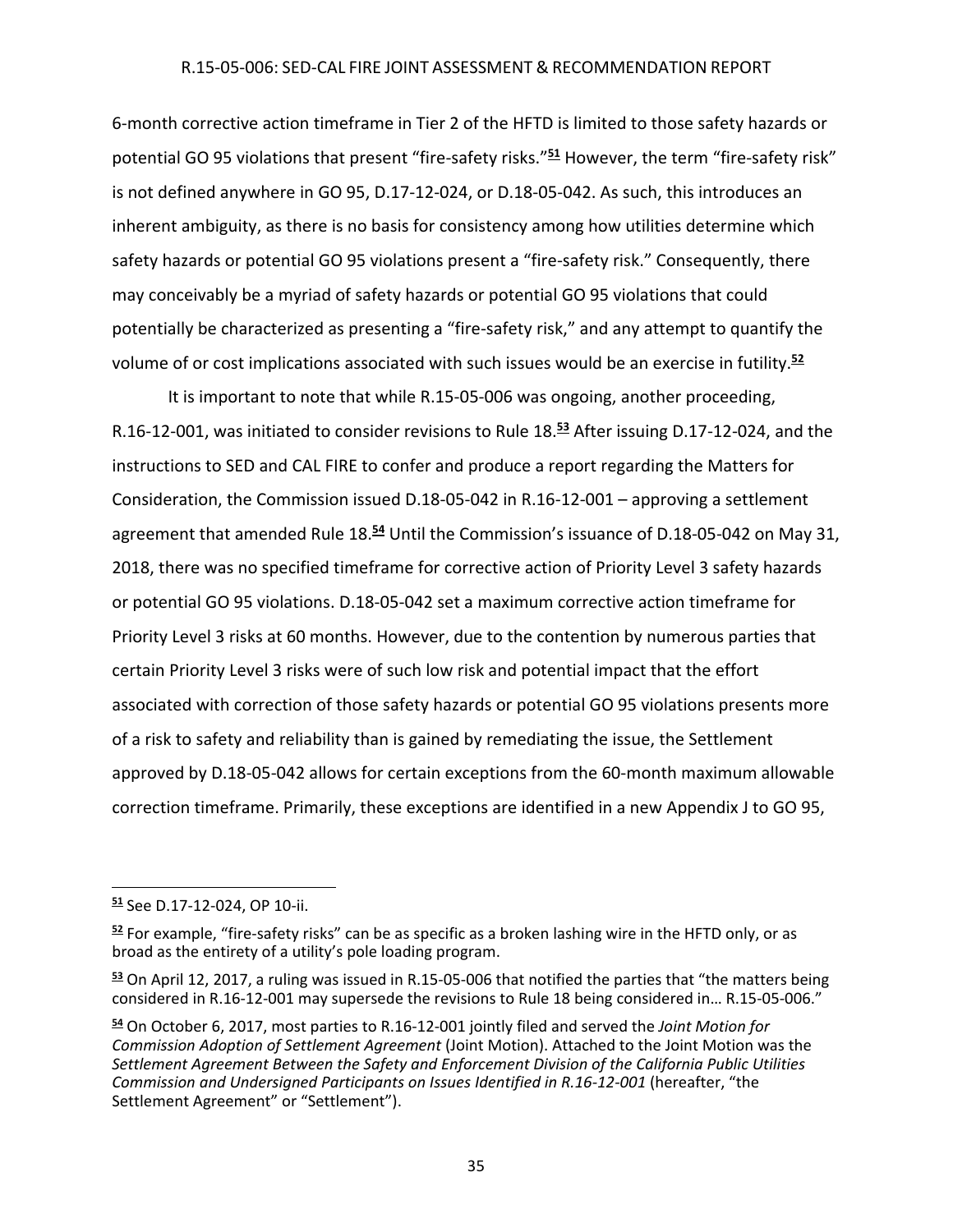which provides a list of specific exceptions and the rationale for each exception.**<sup>55</sup>** The Settlement also allows for utilities to request additional exceptions for Priority Level 3 risks through existing Commission processes, such as a Tier 2 Advice Letter, subject to staff disposition.

The Commission's finding that additional clarifying information, via Appendices I and J, or procedural vehicles to obtain such clarifying information, such as Tier 2 Advice Letters, was necessary to offer the foundational support needed to comply with and enforce Rule 18, highlights the need to address the matter of what constitutes a "fire-safety risk" with respect to its proximity to Tier 2 of the HFTD and subsequent condensed timeframe for corrective action. Without the context provided by the additional clarifying information, it is impossible for SED and CAL FIRE to provide an informed recommendation on whether to reduce the timeframe for corrective action of Priority Level 2 fire-safety risks in Tier 2 of the HFTD from 12 months to six (6) months. Moreover, because of these various ambiguities and their inherent impact on the ability to accurately quantify related costs or benefits, this Report does not attempt to provide a cost-benefit analysis related to the matter of condensing the timeframe for corrective action for repair of Priority Level 2 fire‐safety risks in Tier 2 of the HFTD.

# C. Recommendations

SED's and CAL FIRE's joint‐recommendation is to retain the current maximum corrective action timeframe of 12 months for Priority Level 2 "fire‐safety risks" in Tier 2 of the HFTD. Due to the vastness of the land area covered by Tier 2, ambiguity on what utilities will define and characterize as safety hazards or potential GO 95 violations that present a "fire‐safety risk," and the unknown volume of repair work that may be generated as a result of applying those non-uniform definitions of "fire-safety risk," SED and CAL FIRE do not believe there is sufficient justification for making this change universally throughout Tier 2 as of the submittal of this report. However, SED and CAL FIRE note that the timeframes for corrective action provided in Rule 18 are *maximum* timeframes and that utilities have an overarching obligation to furnish

**<sup>55</sup>** D.18‐05‐042 also includes the adoption of a different new Appendix I, which provides non‐exhaustive lists of sample Priority Level 1, Level 2, and Level 3 risks and safety hazards.